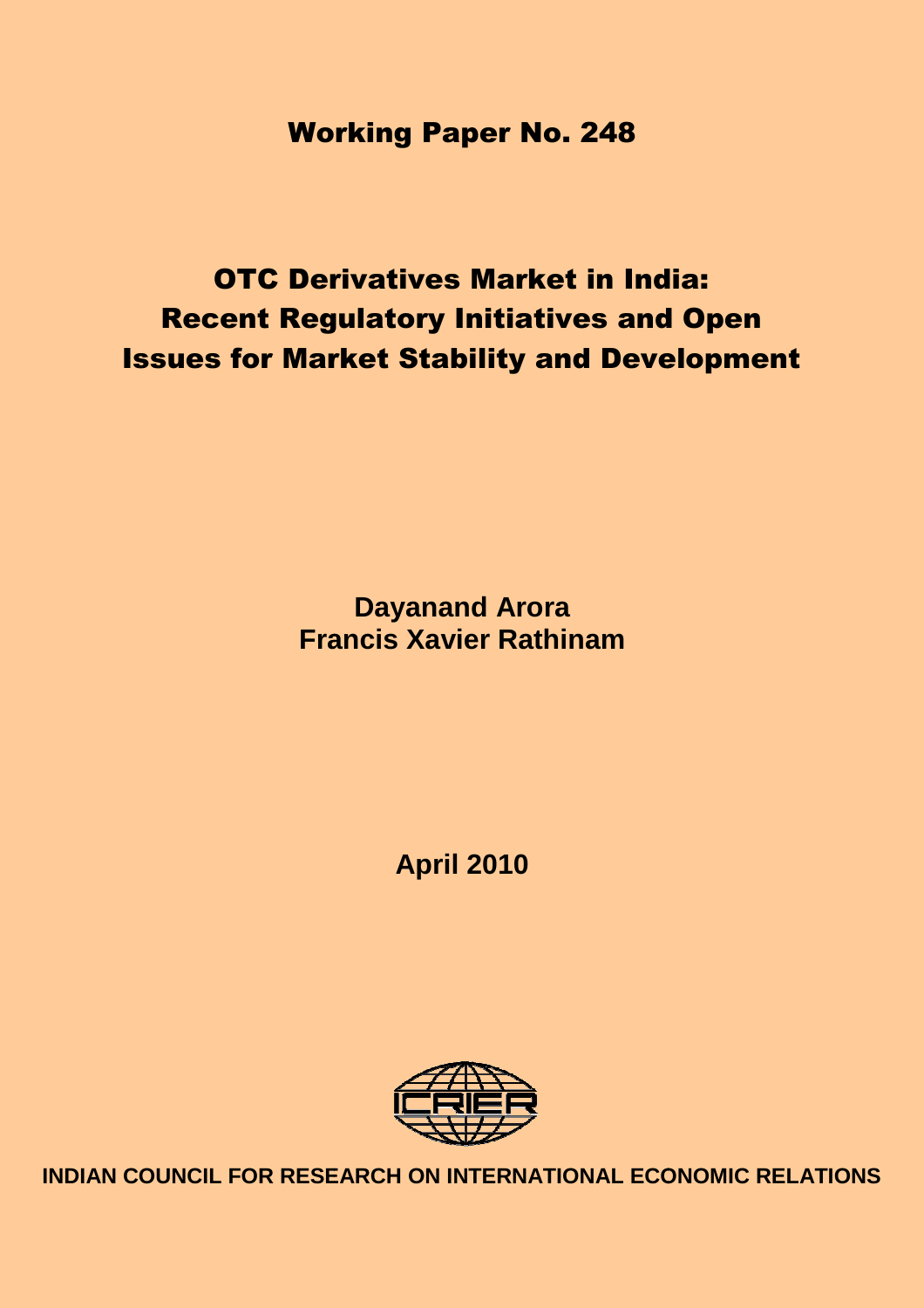| <b>Contents</b> |
|-----------------|
|-----------------|

| 5. Recent policy Initiatives on Global OTC market: CCP as the Most Dominant |  |
|-----------------------------------------------------------------------------|--|
|                                                                             |  |
| 6.1 OTC Derivatives Market in India: Recent Regulatory Initiatives          |  |
| 7. Present Structure of the OTC Derivatives Markets in India: 12            |  |
|                                                                             |  |
|                                                                             |  |
|                                                                             |  |
|                                                                             |  |
|                                                                             |  |
|                                                                             |  |
|                                                                             |  |
|                                                                             |  |
|                                                                             |  |
|                                                                             |  |
|                                                                             |  |
|                                                                             |  |
| Appendix I: Difference between Exchange-traded Futures and OTC-traded       |  |

## **List of Tables**

| Table 4: Off-Balance Sheet Exposure of Scheduled Commercial Banks in India* 21 |  |
|--------------------------------------------------------------------------------|--|
|                                                                                |  |

# **List of Graphs**

| Graph 2: CCP Approach: Regulatory Framework for Indian OTC Derivatives 11 |  |
|---------------------------------------------------------------------------|--|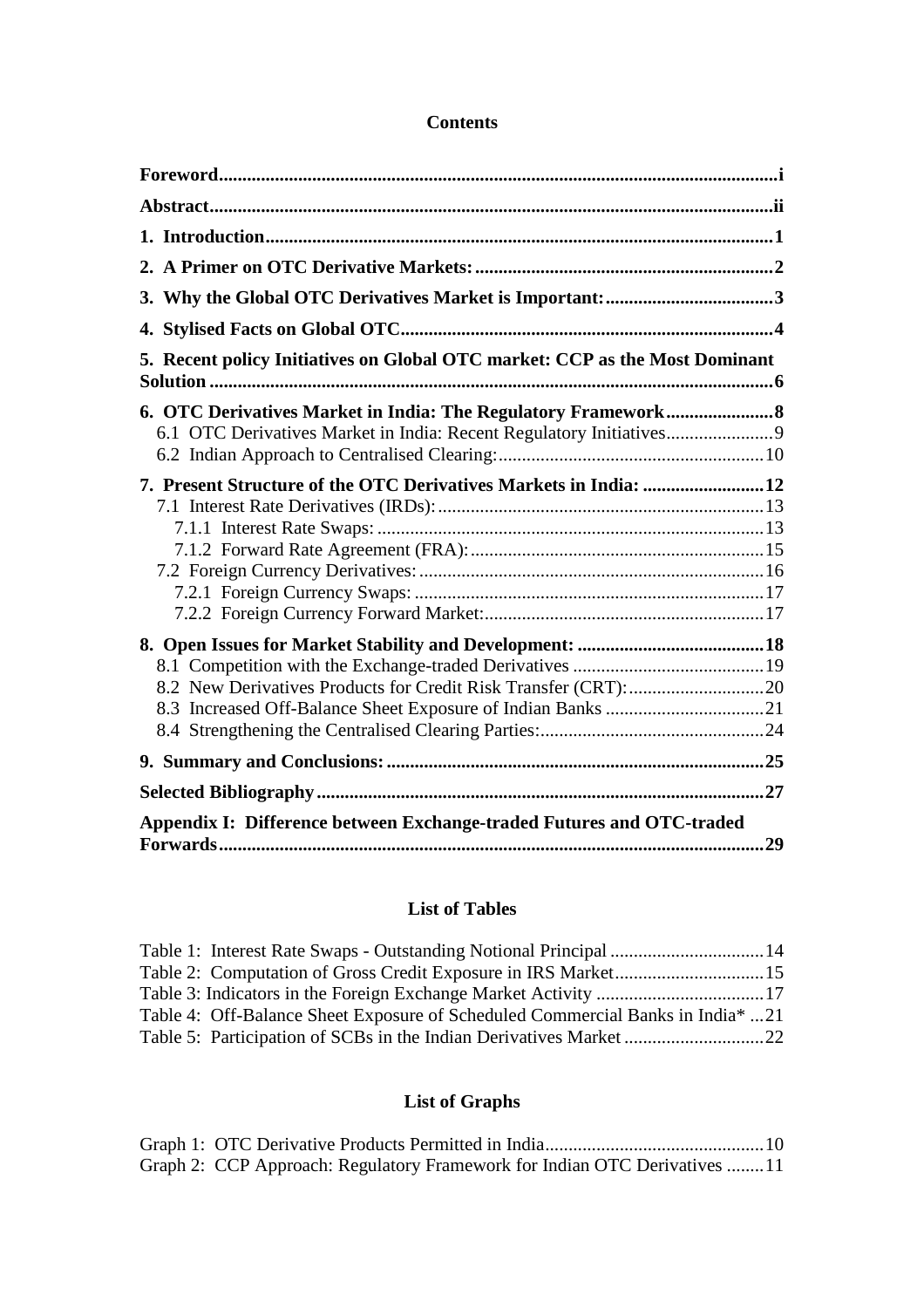#### **Foreword**

Over-the-counter (OTC) derivatives are generally argued to be the root cause of the current global financial crisis. A common contention is that a large sum of money, at least 10 times the world GDP, is at stake in the OTC derivatives markets the world over. This paper is an attempt to clarify the real size of the OTC markets and their implications for the risk profile of the financial markets in which they operate. The OTC market in India, though in its infancy, is an interesting case, because it came out unscathed in the present global crisis. The paper seeks to prove the point that this is because of India's cautious regulatory framework and support institutions such as a centralised counter party (CCP). This case study about the Indian OTC derivatives markets can serve as a model for other developing countries.

The paper analyses the regulatory structure of the Indian OTC derivatives market, particularly the role of OTC-traded versus exchange-traded derivatives, the role of reporting platforms and the role of a centralized counterparty (CCP) for the transparent functioning of the market. It further explores some of the open issues, such as competition in reporting platforms and counterparty services and supervision of the off-balance sheet business of financial institutions, to ensure stable growth of OTC derivatives markets.

**(Rajiv Kumar)**  Director and Chief Executive

April 16, 2010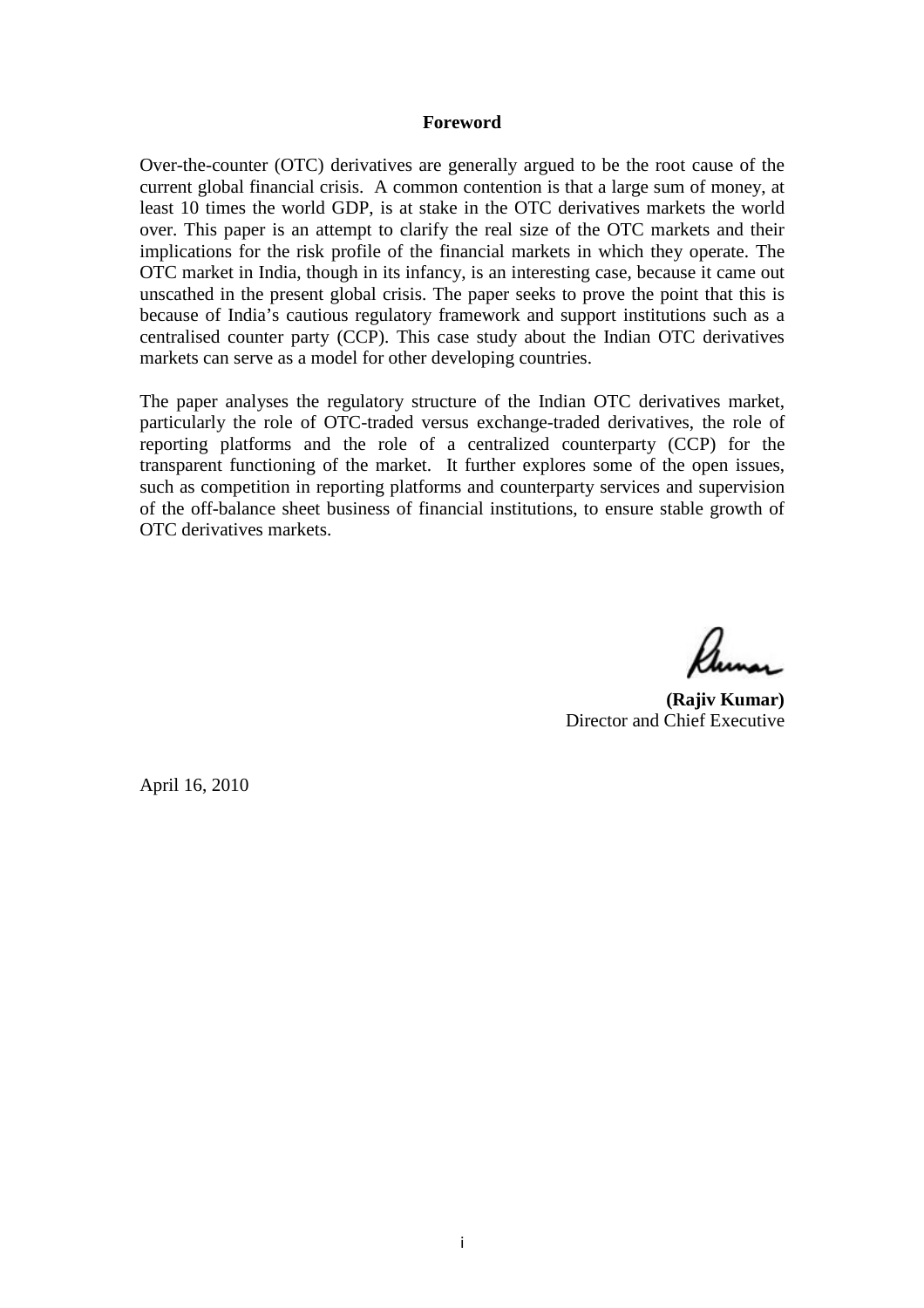#### **Abstract**

The OTC derivatives markets all over the world have shown tremendous growth in recent years. In the wake of the present financial crisis, which is believed to have been exacerbated by OTC derivatives, increasing attention is being paid to analysing the regulatory environment of these markets. In this context, we analyse the regulatory framework of the OTC derivatives market in India. The paper, inter alia, seeks to prove the point that the Indian OTC derivatives markets, unlike many other jurisdictions, are well regulated. Only contracts where one party to the contract is an RBI regulated entity are considered legally valid in India. A good reporting system and a post-trade clearing and settlement system, through a centralised counter party, has ensured good surveillance of the systemic risks in the Indian OTC market.

From amongst the various OTC derivatives markets permitted in India, interest rate swaps and foreign currency forwards are the two prominent markets. However, by international standards, the total size of the Indian OTC derivatives markets still remains small because credit default swaps were conspicuously absent in India until now. It appears that Indian OTC derivatives markets will grow fast once again after the present financial crisis is over. This research paper explores those open issues that are important to ensure market stability and development. On the issue of the much discussed competition between exchange-traded and OTC-traded derivatives, we believe that the two markets serve different purposes and would contribute more to risk management and market efficiency, if viewed as complementary. Regarding the introduction of new derivative products for credit risk transfer, the recent announcement by the RBI that it would introduce credit default swaps is a welcome sign. We believe that routing of credit default swaps through a reporting platform and managing its post-trade activities through a centralised counterparty would provide better surveillance of the market. Strengthening the position of the Clearing Corporation of India Ltd. (CCIL) as the only centralised counterparty for Indian OTC derivatives market and better supervision of the off-balance sheet business of financial institutions are two measures that have been proposed to ensure the stability of the market.

*JEL Classification: G1, G2 and G28*

\_\_\_\_\_\_\_\_\_\_\_\_\_\_\_\_\_\_\_\_\_\_\_\_\_\_\_\_\_\_\_

*Keywords: Derivatives and Over the Counter Market, Financial Institutions and Services and Government Policy and Financial Regulation*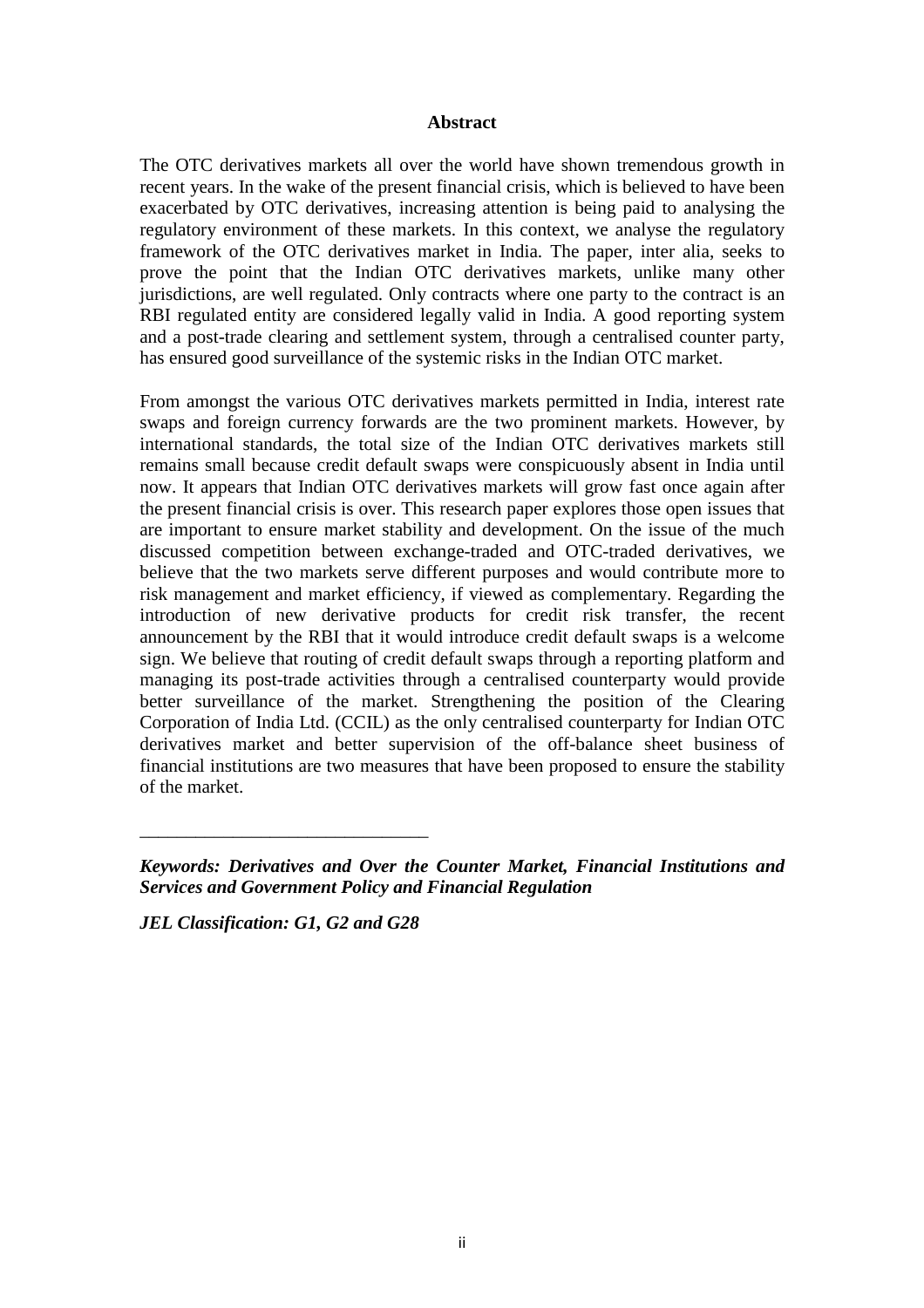## **OTC Derivatives Market in India: Recent Regulatory Initiatives and Open Issues for Market Stability and Development<sup>1</sup>**

**Dayanand Arora**  University of Applied Sciences, Berlin, Germany

> **Francis Xavier Rathinam** ICRIER, New Delhi, India

*"Blaming derivatives for financial losses is akin to blaming cars for drunken driving fatalities."*  - *Christopher L. Culp* 

#### **1. Introduction**

 $\overline{\phantom{0}}$ 

Since a vast majority of financial asset classes exist only in the over-the-counter (OTC) environment, OTC markets are viewed as critical to the effective functioning of national and global financial systems. Alongside and complementary to the organised exchange markets, OTC markets have a crucial role to play in all national and international economies.

The OTC derivatives markets all over the world, including in India, have shown tremendous growth due to their flexibility, low operating cost, zero regulatory costs, developments in information technology and, above all, due to high volatility in asset prices . However, in the backdrop of the present financial crisis, which is believed to have been exacerbated by OTC derivatives, a lot of attention is being given to analysing the possible regulatory structure of OTC markets to promote stability and, at the same time, ensure market efficiency. The competition between OTC and exchange-traded derivative markets is another issue for policy makers. We assume that this competition would drive all the players to minimise transaction costs and adopt best practices.

The present research work on OTC derivative markets seeks to achieve, inter alia, the following objectives:

- (i) To provide a brief introduction of the OTC derivatives market
- (ii) To formulate some stylised facts about global OTC markets
- (iii) To reflect upon the present regulatory initiatives of various national and multilateral bodies towards increasing the surveillance of the global OTC market
- (iv) To explain the regulatory framework, in which the Indian OTC derivative market operates
- (v) To give more details about the market structure, and
- (vi) To elaborate the open issues impacting new policy initiatives towards OTC and organised exchange derivatives markets.

<sup>1</sup> An earlier version of this research paper was presented at the InWent /ICRIER Conference on "South Asian Financial Systems at Crossroads: Promoting Stability and Growth," held in New Delhi, India on November 11, 2009. We gratefully acknowledge the comments of the conference participants and two anonymous referees. However, the usual disclaimer applies.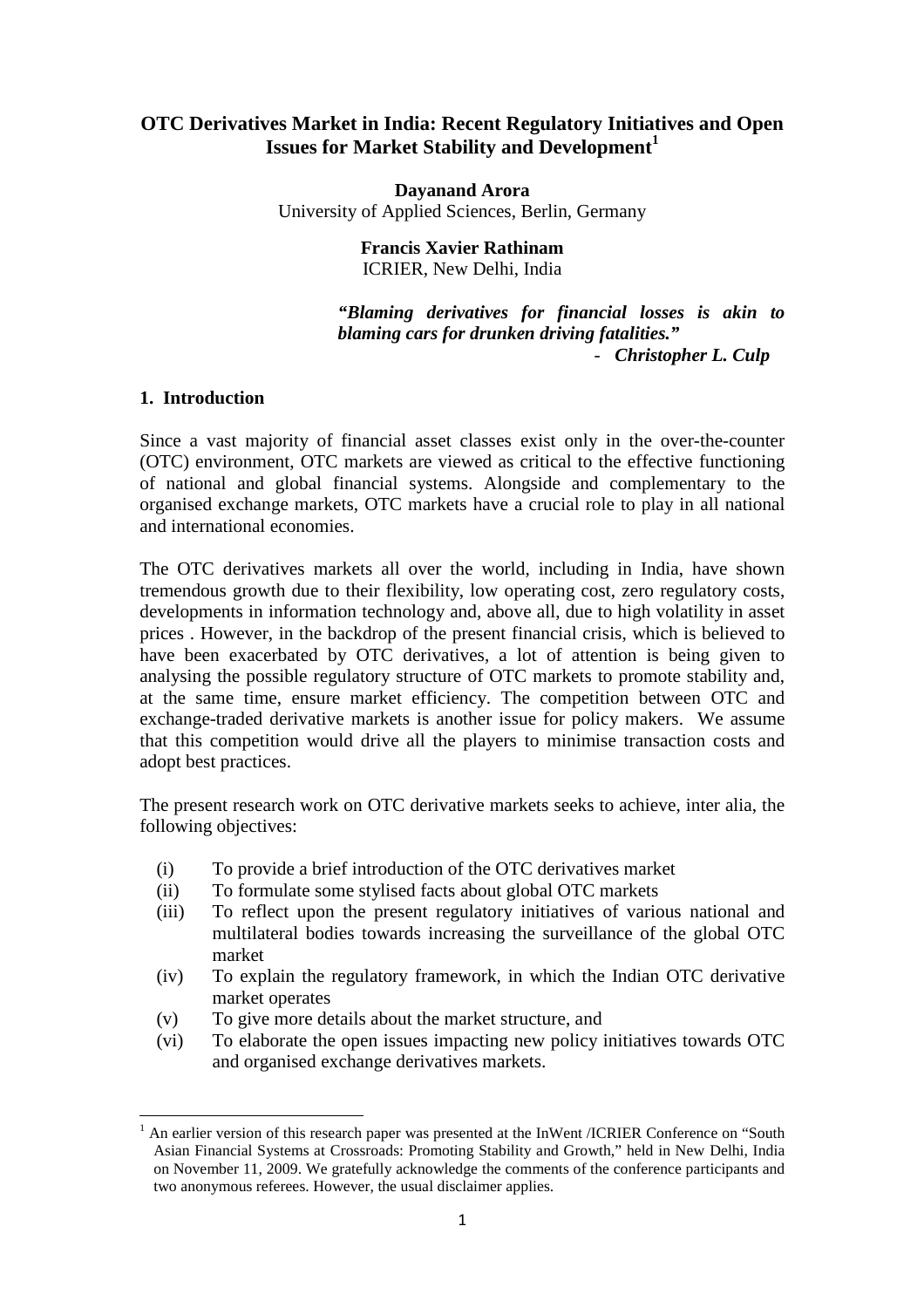What this paper does not seek to provide is a separate assessment of credit, market, liquidity and funding risks inherent in the OTC derivatives markets. This would entail a detailed discussion of the tools for measuring these risks, analysing their impact and proposing remedial solutions. The main argument of the paper hinges on how central counterparties *CCPs reduce the counterparty and credit risks and how good supervision through a well-*defined regulatory framework underpins the systemic risk.

Section 2 of the paper provides a primer on the OTC derivatives market, along with some definitions. Section 3 explains why global OTC markets have gained in prominence. Section 4 offers some stylied facts about the global market, which seeks to correct some misnomers about the size of the market and its risk-potential. Section 5 briefly recounts recent policy initiatives on the global OTC markets. Section 6 describes the regulatory framework of the Indian OTC derivatives markets; it explains the recent regulatory initiatives of the Indian central bank towards improving the resilience of the Indian OTC derivatives market, including the central counterparty approach. Section 7 provides an assessment of major OTC derivative markets. Section 8 focuses on some of the open issues that need to be reviewed for any fresh policy review of the Indian OTC derivatives market and for improving the surveillance of the market. The last section provides a wrap up of the discussion with some concluding remarks.

#### **2. A Primer on OTC Derivative Markets:**

A derivative is a risk transfer agreement whose value is derived from the value of an underlying asset. The underlying asset could be a physical commodity, an interest rate, a company's stock, a stock index, a currency, or virtually any other tradable instrument upon which two parties can agree.<sup>2</sup> Derivatives fall into two major categories. One consists of customised, privately negotiated derivatives, which are known generically as over-the-counter (OTC) derivatives. The other category consists of standardised, exchange-traded derivatives, known generically as *futures.<sup>3</sup>* "An over-the-counter (OTC) derivative is a bilateral, privately-negotiated agreement that transfers risk from one party to the other".<sup>4</sup>

The OTC derivatives market can be divided into five distinct categories:

- (1) Interest rate derivatives;
- (2) Foreign exchange derivatives;
- (3) Credit derivatives;
- (4) Equity linked derivatives ; and
- (5) Commodity derivatives

 $\overline{a}$ 

 $2^2$  As defined in the International Accounting Standard, a derivative (IAS 39) is a financial instrument: (a) whose value changes in response to the change in a specified interest rate, security price, commodity price, foreign exchange rate, index of prices or rates, a credit rating or credit index, or similar variable (sometimes called the 'underlying'); (b) that requires no initial net investment or little initial net investment relative to other types of contracts that have a similar response to changes in market conditions; and (c) that is settled at a future date.

<sup>&</sup>lt;sup>3</sup> The table in Appendix I explains the basic differences between exchange-traded futures and OTC traded forwards.

<sup>4</sup> ISDA (2009)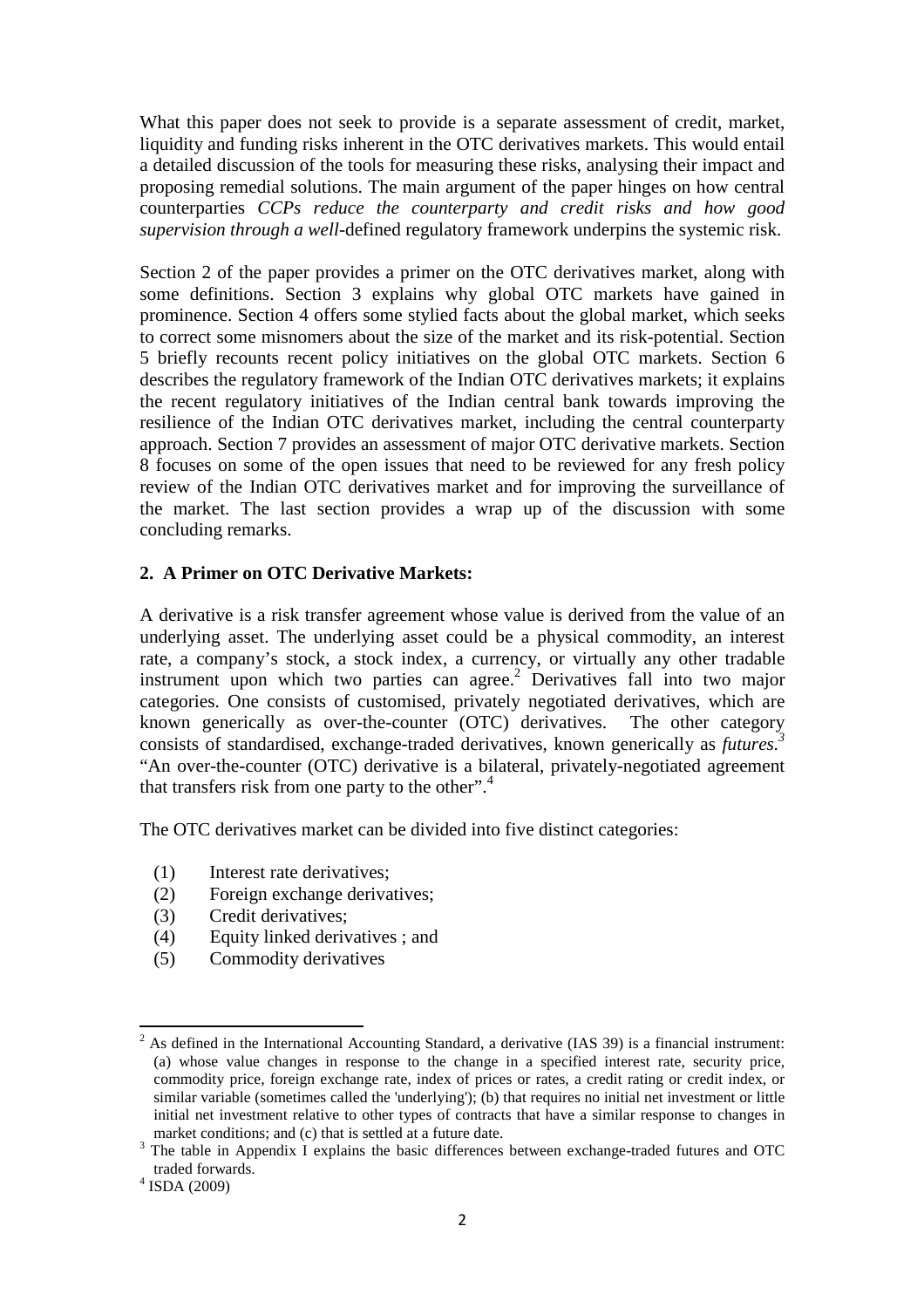The most important products in the derivatives markets are interest rate derivatives (henceforth IRD), followed by foreign exchange derivatives (henceforth FED). Whereas the former accounted for 70 per cent of market value at the start of 2007, the latter had about 10 per cent of the market value. Credit default swaps (CDS), which became the third largest traded OTC product, accounted for seven per cent of market value. The derivatives relating to equity and commodities, taken together, account for 13 per cent of market value at the start of  $2007$ .<sup>5</sup> This paper focuses primarily on the first three types in the above list. The equity linked and commodity derivatives are not included in this research work.

#### **3. Why the Global OTC Derivatives Market is Important:**

The global OTC market has grown both in terms of size as well as in terms of its relative position vis-à-vis the exchange-traded derivatives market and the exchangetraded cash equities. Recent estimates by the Bank for International Settlement (BIS) put the notional value of the instruments traded on the global OTC derivatives market at  $$684^6$  trillion at end-June  $2008$ .<sup>7</sup> The total size of the OTC market can be appreciated by comparing it with equivalent, exchange-traded derivatives. Thus, one estimate suggests that the global OTC derivative contracts were some eight times greater than the equivalent exchange traded derivatives.<sup>8</sup> It is interesting to note that the value of daily turnover in exchange traded derivatives in London is some 25 times greater than the value of daily turnover in exchange traded cash equities.<sup>9</sup> The global OTC derivatives market has also grown very fast; thus, the notional amount outstanding has increased from \$72 trillion in 1998 to \$684 trillion in June 2008.<sup>10</sup> However, several indicators suggest that the use of OTC in general, and that of CDS in particular, declined in the wake of the recent financial crisis.

One has to look at the economic significance of OTC derivatives to understand its contribution to the financial markets' efficiency. The following arguments are often given to support the growth of this market:

- (i) OTC markets promote the price discovery process in financial markets and hence, improve allocational and operating efficiencies of intermediaries and market participants.
- (ii) OTC markets provide liquidity to financial markets.
- (iii) OTC markets help in risk management inherent in underlying assets by transferring the risk to the party that can shoulder it the best.
- (iv) A well-developed OTC market would provide financial institutions with tools needed to manage risks associated with financial globalisation.
- (v) Currency and interest rate derivatives are important for monetary policy also.

<sup>5</sup> Estimates based on Jones (2009)

<sup>6</sup> All \$ figures are in US dollars.

<sup>&</sup>lt;sup>7</sup> The size of the market has fallen to \$592 trillion at the end of December, 2008 due to the global financial crisis. See BIS (2009) report on the global OTC derivative market activity for more details. <sup>8</sup> According to BIS surveys, the notional value of all exchange-traded contracts was estimated at \$82.0

trillion at the end of June 2008

 $9^9$  Jones (2009), p. 5

 $10$  BIS (2008), p. 6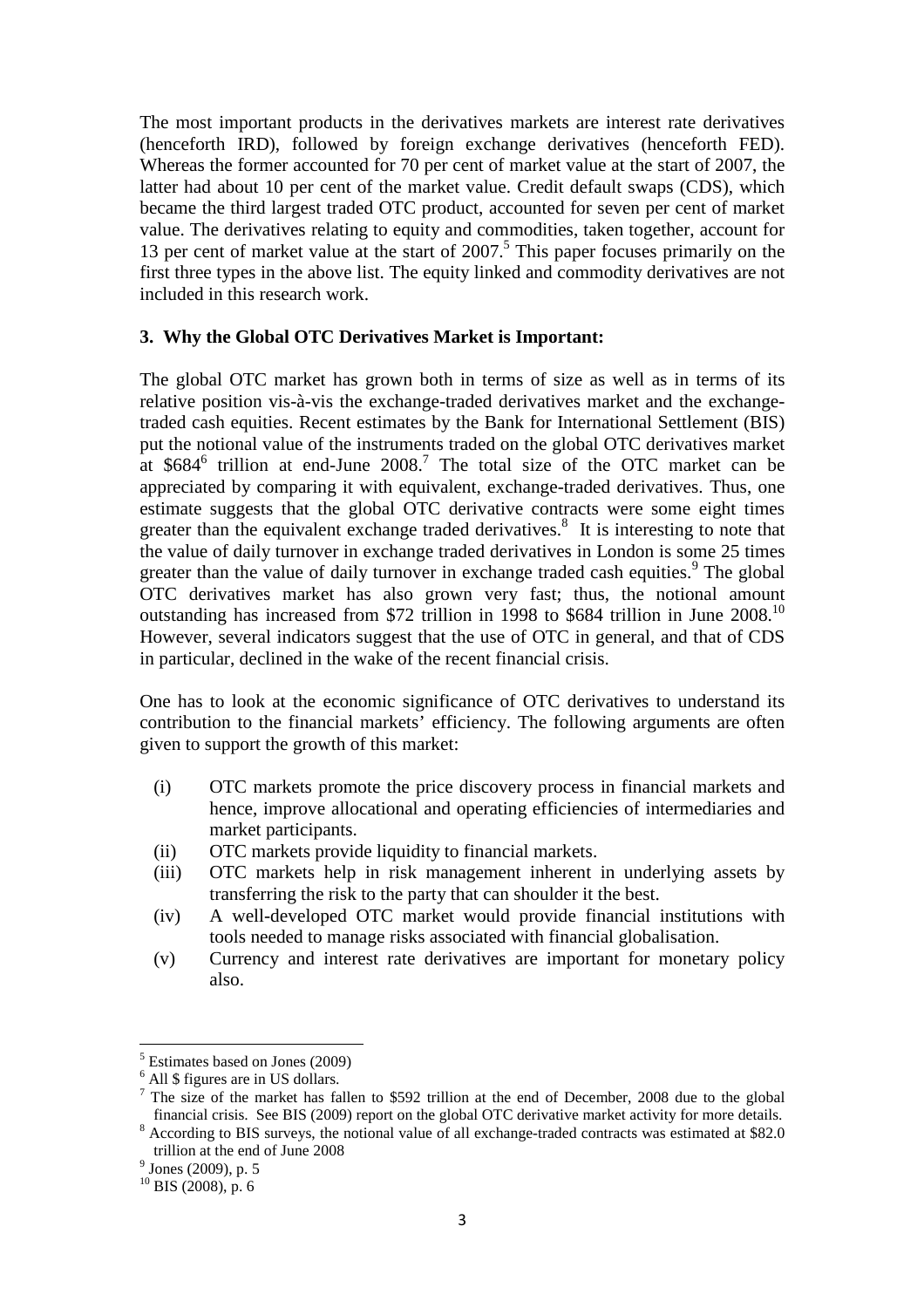(vi) Competition between OTC and exchange traded derivatives markets can drive players to minimise transaction costs and adopt better practices.

The enormous size and fast growth of OTC markets has attracted the attention of regulators/supervisors and market participants alike. The global OTC markets (particularly, some products, such as credit default swaps (CDS) or credit default obligations (CDO) are viewed by some as an amplifier of the stress in the present global financial crisis. The more common criticisms relate to the fact that OTC derivatives markets are less transparent, have more leverage, have weaker capital requirements and contain elements of hidden systemic risk.

#### **4. Stylised Facts on Global OTC**

 $\overline{a}$ 

The facts and ideas mentioned in this section offer an insight into the riskiness of the OTC derivatives market. We use two main data sources<sup>11</sup> to prove that the risk volume in the OTC market is not based on the notional value of the outstanding contracts. The following stylised facts are relevant in this regard:

- 1. Nominal or notional amounts outstanding on all contracts (\$684 trillion as of end-June 2008 as per BIS statistics) are the gross notional value of all deals concluded and not yet settled on the reporting date. It provides a measure of market size and a reference point from which contractual payments are determined in a derivatives market. However, such amounts are generally not truly at risk. The amount at risk in derivatives contracts are a function of the price level and/or volatility of the financial reference index used in the determination of contract payments, the duration and liquidity of the contracts, and the creditworthiness of counterparties. *Gross market values* provide a more accurate measure of the financial risk transfer taking place in the derivatives markets. Thus, gross market values, which measure the cost of replacing all existing contracts, are a better measure of market risk than notional amounts. According to the BIS survey, the gross market value of the global derivatives markets was \$33.89 trillion as of end-December  $2008<sup>12</sup>$  It would be important to note that the gross market values at current market prices provide a measure of the economic significance that is readily comparable across markets and products.
- 2. The term "gross" in gross market values is used to indicate that contracts with positive or negative replacement values with the same counterparties are not netted, nor are the sums of positive and negative contract values within a market risk category set-off against one another. Thus, one has to find out the *gross credit exposure*, which represents the gross value of contracts that have a positive market value after taking account of legally enforceable bilateral netting arrangements. Gross credit exposure represents the aggregated market values and shows the payment flows at risk. According to the BIS surveys, the gross credit exposure of the global OTC

 $11$  The statistics compiled by the Monetary and Economic department of the Bank for International Settlements (henceforth BIS) in its surveys of the global OTC derivatives market activity and by the International Swaps and Derivatives Association (ISDA) in its surveys of market participants.

<sup>&</sup>lt;sup>12</sup> The largest increase in the gross market value between June 2008 and December 2008 occurred in the segment interest rate derivatives, where declining interest rates resulted in a notable 99 per cent increase in the gross market value to \$18.4 trillion. BIS (2009), p.1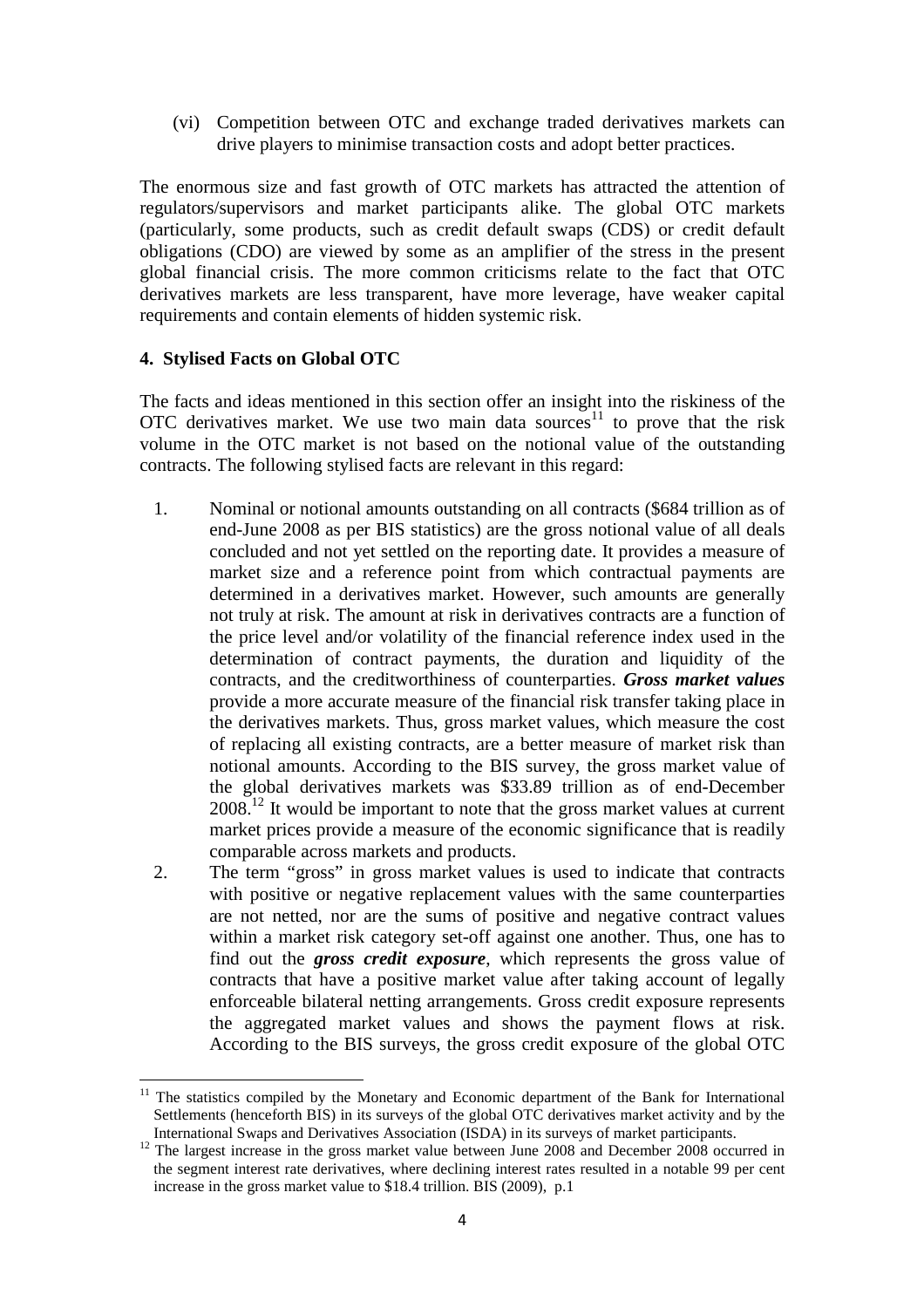derivatives market has increased from \$2.6 trillion as of end-June 2007 to \$5.0 trillion as of end-December 2008.<sup>13</sup> This reinforces the argument that the payment flows at risk increased and almost doubled during the period.

- 3. In a bilateral OTC contract, where market participants trade directly with one another, management of counterparty risk – the risk that the person or firm on the other side of the deal will fail to live up to what is contractually agreed – has two components: *collateral* and *bilateral netting*. <sup>14</sup> In the collateral component, the parties limit the counterparty risk by requiring the daily posting of collateral reflecting the mark-to-market value of the contracts. Collateral agreements can be customised to reflect the contracting parties' assessment both of the riskiness of the position and of each other's credit quality. The posting of collateral implies that actual counterparty exposures are smaller than market values would suggest. Surveys conducted by the International Swaps and Derivatives Association (ISDA) indicate that roughly two-thirds of OTC derivatives exposures are collateralised and the estimated amount of collateral in use at the end of 2008 was approximately \$4.0 trillion.
- 4. The uncollateralised part of the market shows the true exposure, with a high potential for credit risk and so-called "ripple-effects". If we collate the numbers from the previous points, the gross credit exposure came to \$5.0 trillion at the end of 2008. Of that, an estimated \$4.0 trillion was in collateral, while the uncollateralised OTC derivatives exposure at the end of 2008 came to about \$1.0 trillion. It is this part of the OTC market, which supervisory authorities need to focus on for surveillance.
- 5. Cash is the most common form of collateral used in the global OTC derivatives market and it continues to grow in importance. It stood at almost 84 per cent of collateral received and 83 per cent of collateral delivered during 2008. The use of government securities as collateral also grew in 2008, with nine per cent of collateral received and 15 per cent of collateral delivered in 2008 being in the form of government securities.<sup>15</sup> Other forms of collateral, such as corporate bonds and equities, were used less during the year. Most collateral agreements amongst firms were with hedge funds and institutional investors (50 per cent) followed by corporates (15 per cent) and banks (13 per cent).
- 6. Concentration in the global OTC derivatives market appears to have risen in recent years, although it remains low on average. Concentration tends to be the lowest in foreign exchange and interest rate derivatives, where the Herfindahl index  $(HI)^{16}$  is in the range of 400 to 700 in the major currencies. Such values are below what some economists would consider an

 $13$  BIS (2009), p. 7

<sup>&</sup>lt;sup>14</sup> The term "gross credit exposure" mentioned in point 2, shows the impact of bilateral netting. Implicitly, bilateral netting helps reduce collateral requirements! The ISDA survey (2009) indicates that virtually all large banks rely on some form of bilateral netting agreement to control counterparty exposure.

 $^{15}$  ISDA (2009, p.4)

<sup>&</sup>lt;sup>16</sup> The Herfindahl index represents a measure of market concentration and is defined as the sum of the squares of the market shares of each individual institution. It ranges from 0 to 10000. The more concentrated the market, the higher the measure becomes. If the market is fully concentrated (only one institution), the measure will have the maximum value of 10000.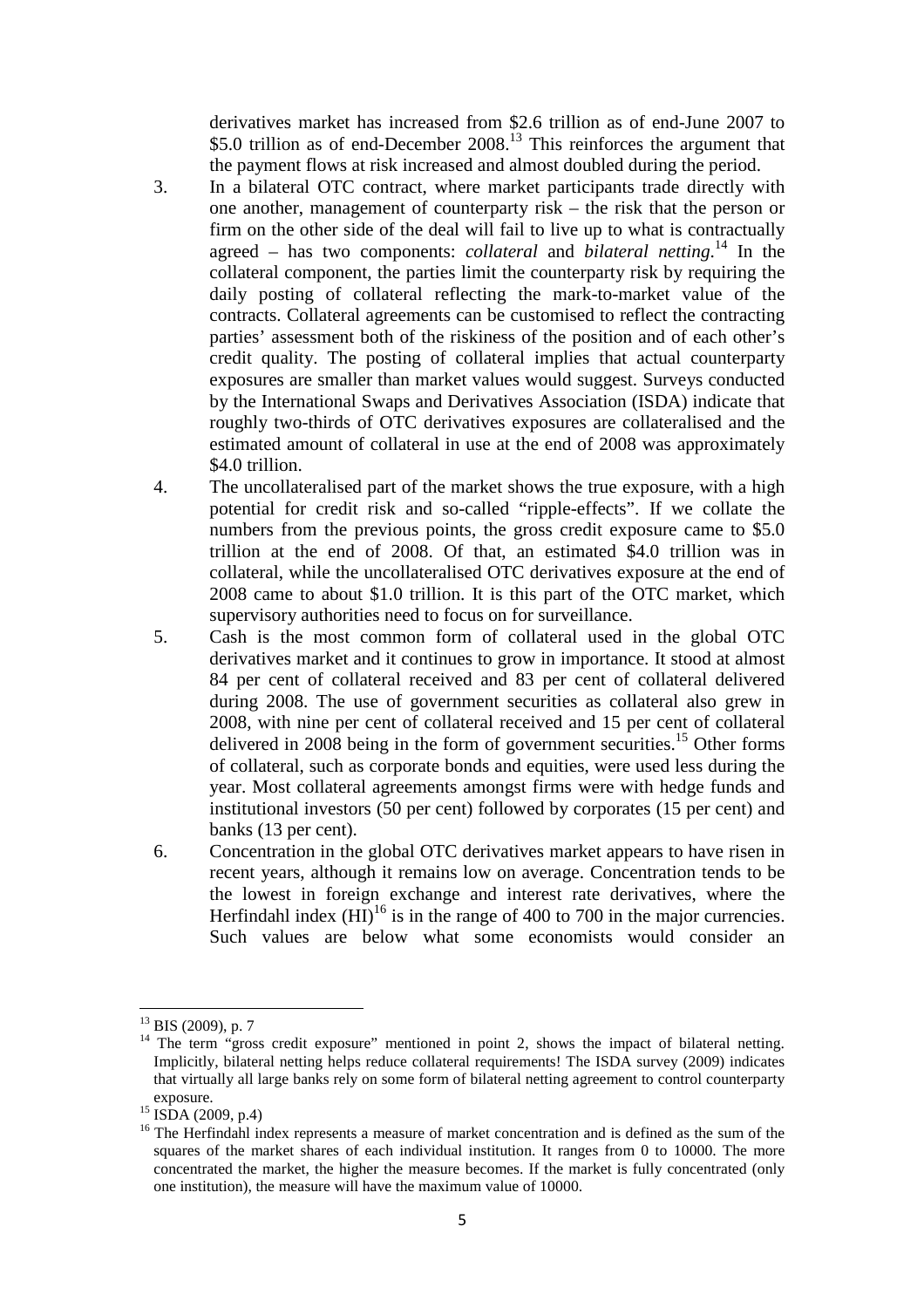oligopolistic market.<sup>17</sup> It is relevant to note that the most active players, who are end users in the market, are large international banks, securities firms and multinational companies. The fact that there are fewer participants in the market hints at the wholesale character of the market.

- 7. In the five OTC derivatives markets (mentioned in Section 2), the euro is either the predominant currency or the second most important currency after the US dollar. BIS reports that the US dollar is the predominant currency in the OTC foreign exchange derivatives with a 42 per cent share in the notional amounts outstanding. In the interest rate swaps, 36 per cent of the market was denominated in euro.<sup>18</sup> The transactions by counterparties located in the European Union (EU) represent a sizable share of the OTC derivatives markets. The counterparties located in euro area countries handled \$308 trillion or 36 per cent of the total global business.
- 8. The global OTC derivatives market is concentrated largely in the United Kingdom, which has 43 per cent of the overall market by value and the United States, which has 24 per cent.<sup>19</sup> Most of the cross-border OTC derivatives are concentrated in G-10 countries, though the exposure of the residents of emerging markets has increased over time.<sup>20</sup>

#### **5. Recent policy Initiatives on Global OTC market: CCP as the Most Dominant Solution**

In the context of the recent financial market turbulence, concerns regarding the limited development of post-trading infrastructure for OTC derivatives have intensified. It is argued often that the lack of a good post-trading infrastructure not only implies operational inefficiencies and risks but also hampers effective counterparty risk management and market transparency. <sup>21</sup> Because of the large size of the OTC derivatives markets and their close linkage with cash markets, these markets seem to have acted as a contagion channel during the recent financial market turbulence. Against this background, measures to improve market organisation in general, and to strengthen the post-trading infrastructure of the OTC derivatives markets, in particular, have gained momentum during  $2009<sup>22</sup>$ 

The introduction of Centralised Counter Parties (CCPs) for OTC credit derivatives<sup>23</sup> has turned out to be the most common initiative for lowering counterparty risks and improving transparency in the market. A CCP is an independent legal entity, which interposes itself between the buyer and seller of a derivative security. When trading through a CCP, the single contract between two initial counterparties, which is the

 $17$  A market with nine dominant firms of equal market share, having a joint market share of 80 per cent, would have an HI of just over 700 and an HI of 500 would correspond to 13 dominant firms. .

<sup>18</sup> European Central Bank (2009, p. 16)

 $19 \text{ Jones}$  (2009) p. 1

 $20$  The share of exposure to emerging market countries appears to be trending up. A survey of US data on counterparty credit exposure arising from derivative contracts estimated the exposure to the residents of emerging markets at 8 per cent. See Sally (2009) for details.

 $^{21}$  ECB (2009) p. 7

 $22$  These measures are in line with the mandate of the Financial Stability Forum. See Report of the Financial Stability Forum on Enhancing Market and Institutional Resilience.  $7<sup>th</sup>$  April 2008.

<sup>&</sup>lt;sup>23</sup> Central counterparties for other OTC derivatives, such as interest rate swaps, have been in place for a decade (SwapClear, a UK-based CCP for interest rate swaps was established in 1999), and those for futures have, in some cases, been around for more than a century.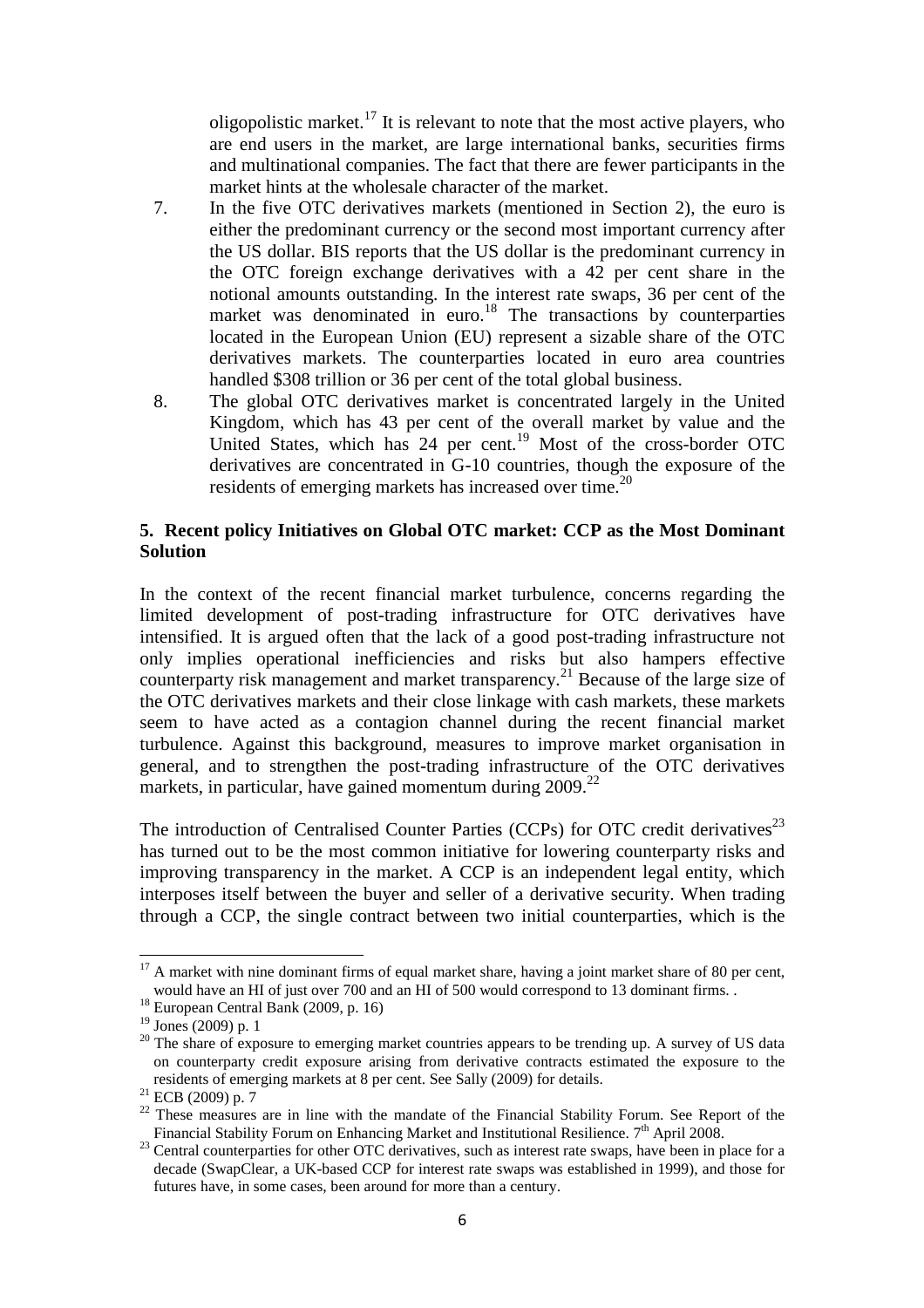hallmark of an OTC trade, is still executed. However, it is replaced by two new contracts – between the CCP and each of the two contracting parties. At this point, the buyer and seller are no longer counterparties to each other – instead, each acquires the CCP as its counterparty. The structure has three clear benefits:

- (a) It improves the management of counterparty risk;
- (b) It allows the CCP to perform multilateral netting of exposures as well as payments<sup>24</sup>; and
- (c) It increases transparency by making information on market activity and exposures – both prices and quantities – available to regulators and the public. $^{25}$

One crucial characteristic of a CCP is that it mutualises credit and market risk, spreading it among all its participants. However, the capacity of a CCP to absorb risk is determined by:

- (i) the equity capital injected by owner-members
- (ii) the margin it collects and
- (iii) the practice of marking positions to market

Existing derivatives CCPs generally collect an initial margin from its members to cover potential future exposure in the event that a clearing member defaults. The initial margin, which is a form of collateral, is delivered typically either in cash or in the form of securities that have high credit quality and can easily be sold. CCPs control risks by marking positions to market and requiring that a variation margin be paid and received each day. In periods of high volatility, positions may be marked to market intraday to limit the size of uncollateralised exposures.  $^{26}$ 

Introducing CCPs would improve transparency by allowing for easy collection of high frequency, market-wide information on market activity, transaction prices and counterparty exposures for market participants, who rely on them. The centralisation of information in a CCP makes it possible to provide market participants, policymakers and researchers the information to better gauge developments in various markets on the position of individual market participants.<sup>27</sup>

The year 2009 has witnessed the introduction of several new CCPs for credit default swaps (CDS) and more are likely to follow. In the United States, ICE Trust (owned by the Intercontinental Exchange (ICE)) became operational in March 2009.<sup>28</sup> In Europe, two CCPs – ICE Clear Europe and Eurex Credit Clear – began operations at the end of July 2009. A third CCP, LCH Clearnet, is expected to become operational by the end of 2009. These CCPs for CDSs focus on making it possible for market

<sup>&</sup>lt;sup>24</sup> In 2008, multilateral netting facilitated by third party operators, such as TriOtima and CreditEx eliminated more than \$30 trillion of CDS notional principal, which was about three-fourths of total outstanding amounts at the end of the year.

 $25$  Cecchetti, Gynthelberg and Hollanders (2009) p. 46

 $26$  The information in this section draws upon the work done by Cecchetti. Gynthelberg and Hollanders (2009) on the CCPs.

 $27$  Cecchetti, Gynthelberg and Hollanders (2009) p.51

 $^{28}$  Until very recently, CDSs were cleared solely on a bilateral basis.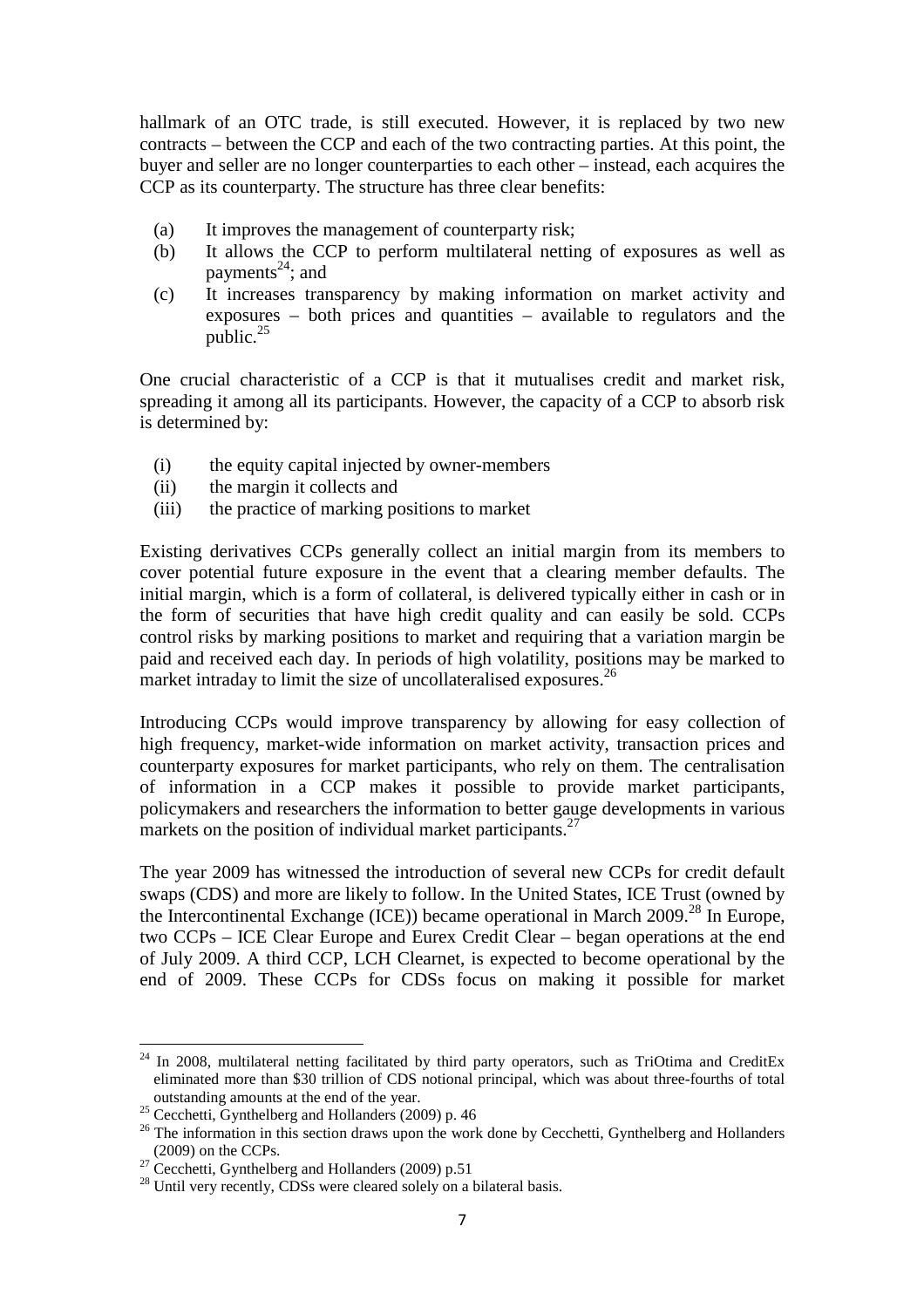participants, in particular for larger dealers, to reduce counterparty exposures to the more actively traded, single-name CDS contracts and to standardised CDS indices. It is relevant to note that information on outstanding trades in the CDS market are now stored in a centralised trade data warehouse. The Depository Trust and Clearing Corporation (DTCC) established a trade information warehouse (TIW) in November 2006 to provide a comprehensive trade database containing the primary record of each CDS contract and is, therefore, a key source of industry statistics for public authorities and markets alike. According to its own assessments, DTCC's data warehouse stores all electronically confirmed CDS trades and about 96 per cent of all global CDS trades.<sup>29</sup>

## **6. OTC Derivatives Market in India: The Regulatory Framework**<sup>30</sup>

Given the nature of the derivatives market, a sound regulatory framework that defines financial infrastructure, product design and scope for innovation is inevitable. Such a regulatory framework would define the market participants, the counterparties, the nature of products and transactions, the method of clearance and settlement and, ultimately, the level of risk in the market as a whole. Further, it would also enable the regulator to collect market information from primary sources. Saksena<sup>31</sup> states, "emergence of derivatives market will normally require legislation, which addresses issues regarding legality of derivatives instruments, specifically protecting such contracts from anti-gambling laws because these involve contracts for differences to be settled by exchange of cash, prescription of appropriate regulations and powers to monitor compliance with regulation and power to enforce regulations". Thus, understanding the historical evolution of regulatory initiatives is critical to understand the market microstructure, problems and prospects for future reforms.

Though some kind of OTC derivatives trading was prevalent in India in the preindependence era, the Securities Contract Regulation Act 1956 (SCRA) had banned all kind of derivatives trading in India to curb detrimental speculation in securities. Further, forward trading in securities was banned in 1969. There were two influential committees constituted, namely the L C Gupta committee and J.R Varma Committee, to review the need for and to develop a regulatory framework for derivatives trading in India. The former, set up by SEBI in November 1996, has strongly favoured "the introduction of financial derivatives in order to provide the facility for hedging in the most cost-efficient way against market risk", especially "equity derivatives, interest rate derivatives and currency derivatives". Further, the committee recommended that the derivatives be declared as "securities" under SCRA. On the regulatory structure, the committee maintained that there is need for "exchange-level regulation by ensuring that the derivative exchanges operate as effective self-regulatory organisations under the overall supervision of SEBI". The committee has also suggested by-laws for derivatives exchanges and clearing corporations. Other

 $\overline{a}$ 

 $29$  European Central Bank (2009) p.21

 $30$ For regulatory purposes, derivatives have been defined in the Reserve Bank of India Act, as follows: "derivative" means an instrument, to be settled at a future date, whose value is derived from change in interest rate, foreign exchange rate, credit rating or credit index, price of securities (also called "underlying"), or a combination of more than one of them and includes interest rate swaps, forward rate agreements, foreign currency swaps, foreign currency-rupee swaps, foreign currency options, foreign currency-rupee options or such other instruments as may be specified by the Bank from time to time.

<sup>31</sup> Saxena (2003), p.282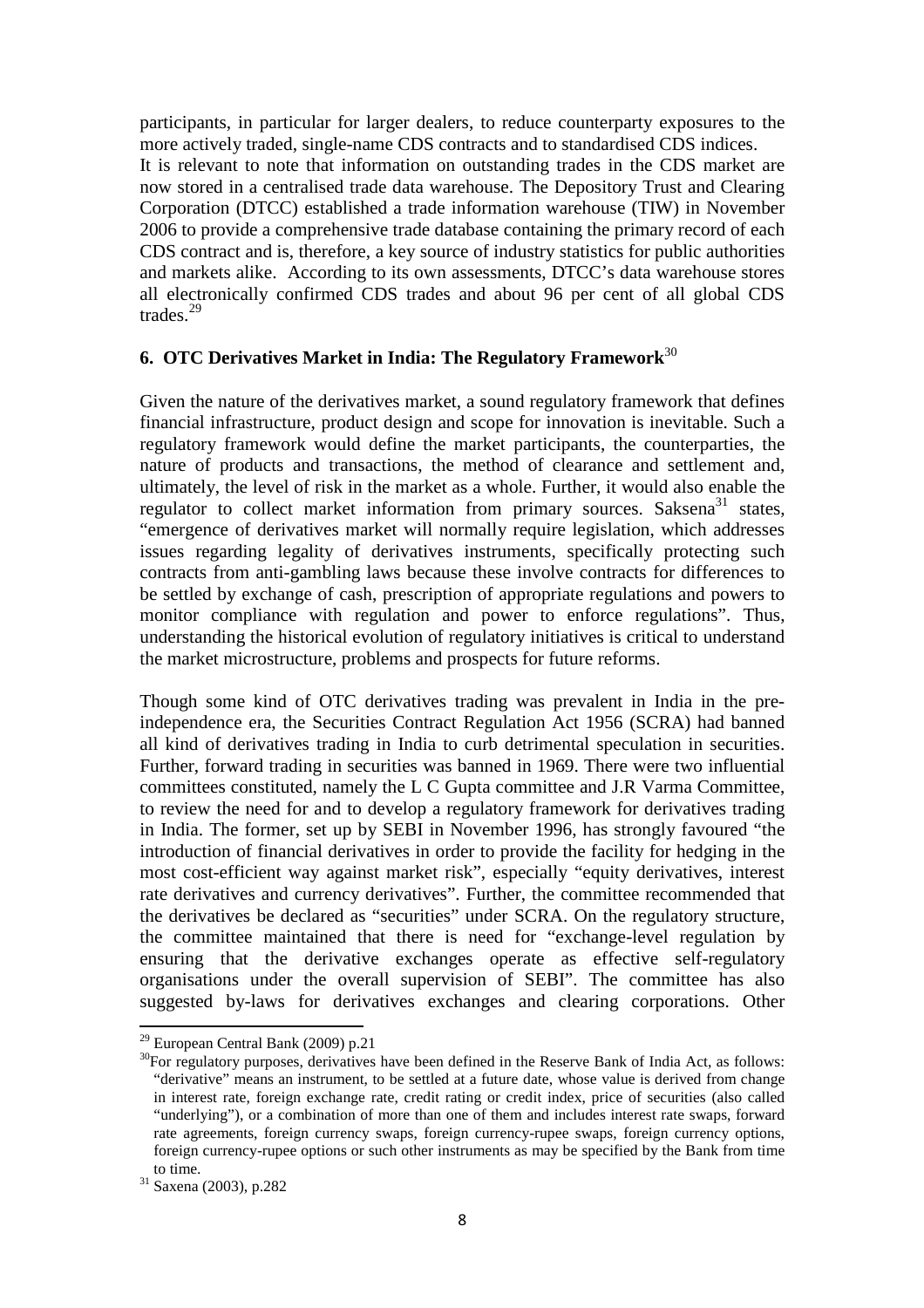important suggestions include the establishment of a separate clearing corporation, mark to market margins, maximum exposure limits, mandatory registration of brokers with SEBI and specification of capital adequacy for brokers. The second Advisory Committee on Derivatives under the chairmanship of Prof. J. R. Varma in 1998 had discussed the measures to mitigate the risk in derivatives trading, especially for single stock futures, stock options and index futures. Both the committees are of the view that stock exchanges, due to transparency, settlement guarantee and better risk management, are better equipped to undertake trading in derivatives.

The ban was revoked subsequently and a number of derivatives such as currency options, interest rate and currency swaps and commodities futures were introduced. Further, the legal impetus came when the Securities Contracts (Regulation) Amendment Bill was introduced in the Lok Sabha in 1998. Subsequently, the SCRA was amended in 1999 to include derivatives in securities so that the derivatives<sup>32</sup> could also be traded on the exchanges and the regulatory mechanisms that are already in place for securities trading would be applicable for derivatives as well.

The regulatory structure of the OTC derivatives market at present in India is as follows: The Reserve Bank of India Act, 1936 (as amended on 2006) empowers RBI to regulate OTC products such as interest rate derivatives, foreign currency derivatives and credit derivatives. Thus, all exchange-traded derivatives are regulated by the respective exchanges and overseen by SEBI whereas the OTC traded derivatives are completely within the purview of the RBI.

The RBI, through its guidelines had introduced interest rate swaps (IRSs) and forward rate agreements (FRAs) to be traded in the OTC markets since 1999 "with a view to further deepening the money market as also to enable banks, primary dealers and all-India financial institutions to hedge interest rate risks".<sup>33</sup> The RBI Technical Advisory Committee Report on Interest Rate Futures states, "In the wake of deregulation of interest rates as part of financial sector reforms and the resultant volatility in interest rates, a need was felt to introduce hedging instruments to manage interest rate risk. Accordingly, in 1999, the Reserve Bank of India took the initiative to introduce OTC interest rate derivatives, such as IRS and  $FRA^{34}$ ."

### *6.1 OTC Derivatives Market in India: Recent Regulatory Initiatives*

The Reserve Bank of India (Amendment) Bill, 2006 has legalised all derivatives trading where at least one of the parties in a transaction is a RBI regulated entity. To start with, RBI has allowed all scheduled commercial banks (SCBs) excluding Regional Rural Banks, primary dealers (PDs) and all-India financial institutions to use IRS and FRA for their own balance sheet management and non-financial corporations

 $32$  The Securities Laws (Amendment) Act, 1999 has formally defined derivatives as, "(a) a security derived from a debt instrument, share, loan whether secured or unsecured, risk instrument or contract for differences or any other form of security, and (b) a contract which derives its value from the prices or index of prices or underlying securities." (starting 22-02-2000). Further, the amendment states, "Notwithstanding anything contained in any other law for the time being in force, contracts in derivative shall be legal and valid if such contracts are, (a) traded on a recognised stock exchange; (b) settled on the clearing house of the recognised stock exchange, in accordance with the rules and bye-laws of such stock exchange".

<sup>&</sup>lt;sup>33</sup> Ref.No. MPD.BC.187/07.01.279/1999-2000

<sup>&</sup>lt;sup>34</sup> RBI (2008) available at http://rbidocs.rbi.org.in/rdocs/PublicationReport/Pdfs/86253.pdf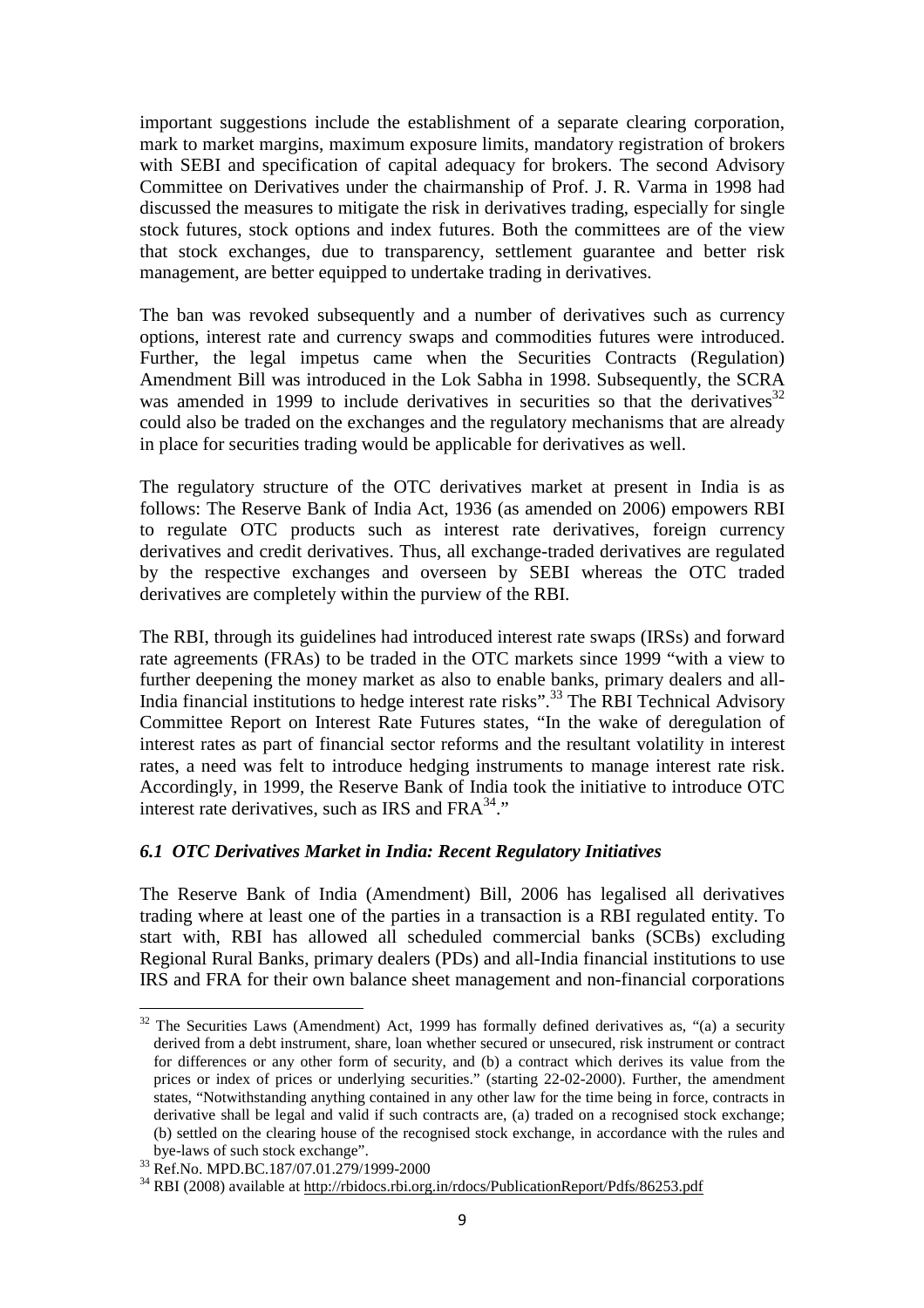to use IRS and FRA to hedge their exposures. Though this limits the depth of the market, it provides some kind of transparency in the market and enables the regulator to assess the level of leverage from the mandatory disclosure of the regulated entities. The graph below shows the OTC derivative products permitted in India:

**Graph 1: OTC Derivative Products Permitted in India**



Further, as part of a gradual liberalisation process, comprehensive guidelines for derivatives trading in India were released by the RBI in 2007 2007-08. The guidelines aimed to lay down the general principles for derivatives trading, management of risk and sound corporate governance requirements, which also include a conduct code for market makers.

## *6.2 Indian Approach to Centralised Clearing:*

The RBI issued a notification on a reporting platform for OTC interest rate derivatives in 2007 stating that, "it is necessary to have a mechanism for transparent capture and dissemination of trade information as well as an efficient post-trade processing infrastructure for transactions in OTC interest rate derivatives, to address the attendant risks". It was announced in this context that, to begin with, CCIL<sup>35</sup> trade-reporting platform for rupee interest rate swaps. The notification states<sup>36</sup>:<br>1. "CCIL has developed a reporting platform in this regard, which would

- 1. "CCIL has developed a reporting platform in this regard, which would capture the transactions in OTC interest rate derivatives (interest rate swaps and forward rate agreements (IRS/FRA)). The platform would be operationalised by August 30, 2007. atform<br>st rate of<br>S/FRA)<br>ired to 1
- 2. All banks and primary dealers are required to report all their IRS/FRA trades on the reporting platform within 30 minutes from the deal time.
- 3. Client trades are not to be reported.

<sup>&</sup>lt;sup>35</sup> The Clearing Corporation of India Ltd. (CCIL) promoted by State Bank of India (SBI), Industrial Development Bank of India (IDBI), ICICI Ltd., LIC (Life Insurance Corporation of India), Bank of Baroda, and HDFC Bank, started in 2002 to boost the efficiency of and safety in debt and forex markets in India. CCIL clears, settles and functions as the central counterparty to all trade in both spot and forward markets in both debt and foreign exchange.

<sup>&</sup>lt;sup>36</sup> DMD/11.08.15/809/ 2007-08 available at http://rbi.org.in/scripts/NotificationUser.aspx?Id=3780 &Mode=0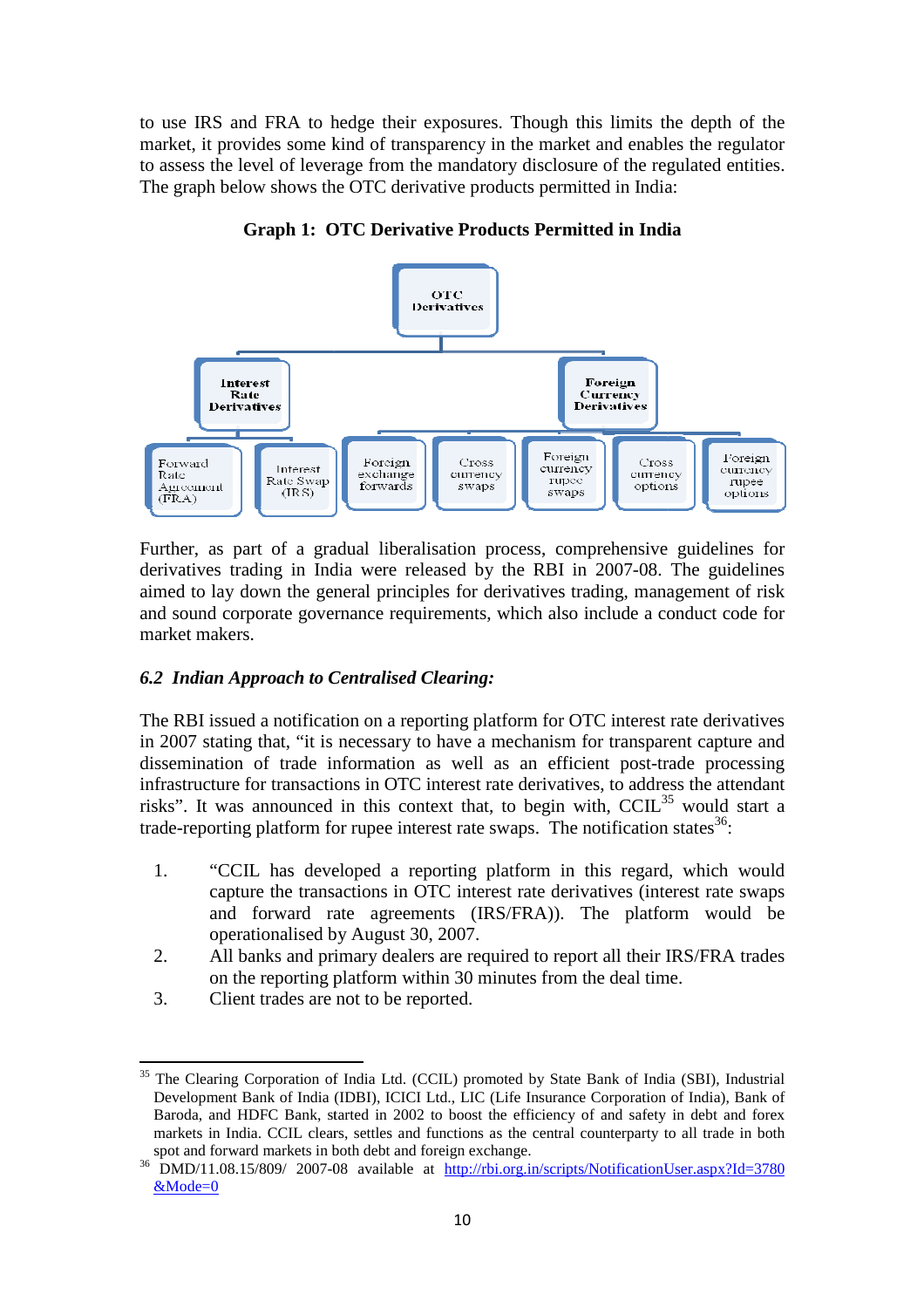- 4. Banks and primary dealers (PDs) may also ensure that details of all the outstanding IRS/FRA contracts (excluding the client trades) are migrated to the reporting platform, by September 15, 2007.
- 5. Detailed operational guidelines in this regard would be made available by CCIL".

As per the guidance of RBI, CCIL has commenced the functioning of its reporting platform for transactions in OTC interest rate derivatives i.e. IRS and FRA in 2007 and non-guaranteed settlement of OTC rupee derivatives in 2008.

**Graph 2: CCP Approach: Regulatory Framework for Indian OTC Derivatives** 



SCBs = Scheduled Commerical Banks; PDs = Primary Dealers

Graph 2 is a flow chart showing the CCP approach within the regulatory framework for the Indian OTC market. Introducing CCIL as the central counter party in OTC derivatives post-trading clearance has been viewed as an important milestone for Indian money markets. Since one of the counterparty in an OTC transaction has to be an RBI regulated entity and has to report to it on a regular basis, the Indian model provides an automatic surveillance on OTC exposure of all banks in India. Additionally, the use of CCIL as a reporting platform on a real-time basis helps the RBI keep a real-time watch on systemic risk.

Depending on RBI-stipulated capital requirements, the CCP guarantee would reduce capital requirements for banks up to 80 per cent by eliminating the counterparty risk.<sup>37</sup> Some believe that "with CCIL guarantees, the volume should go up in these markets... as there is no counter-party risk involved".<sup>38</sup> At present, CCIL collects initial margin (including spread margin), mark to market margin and other margins like volatility margin (whenever imposed). Such margins are collected in the form of eligible Government of India securities and /or cash. A minimum cash margin requirement is generally stipulated to address immediate liquidity needs. CCIL also

 $37$  In the case of foreign currency forwards, the capital reduction can be as high as 90 per cent.

<sup>38</sup> Roy (2009)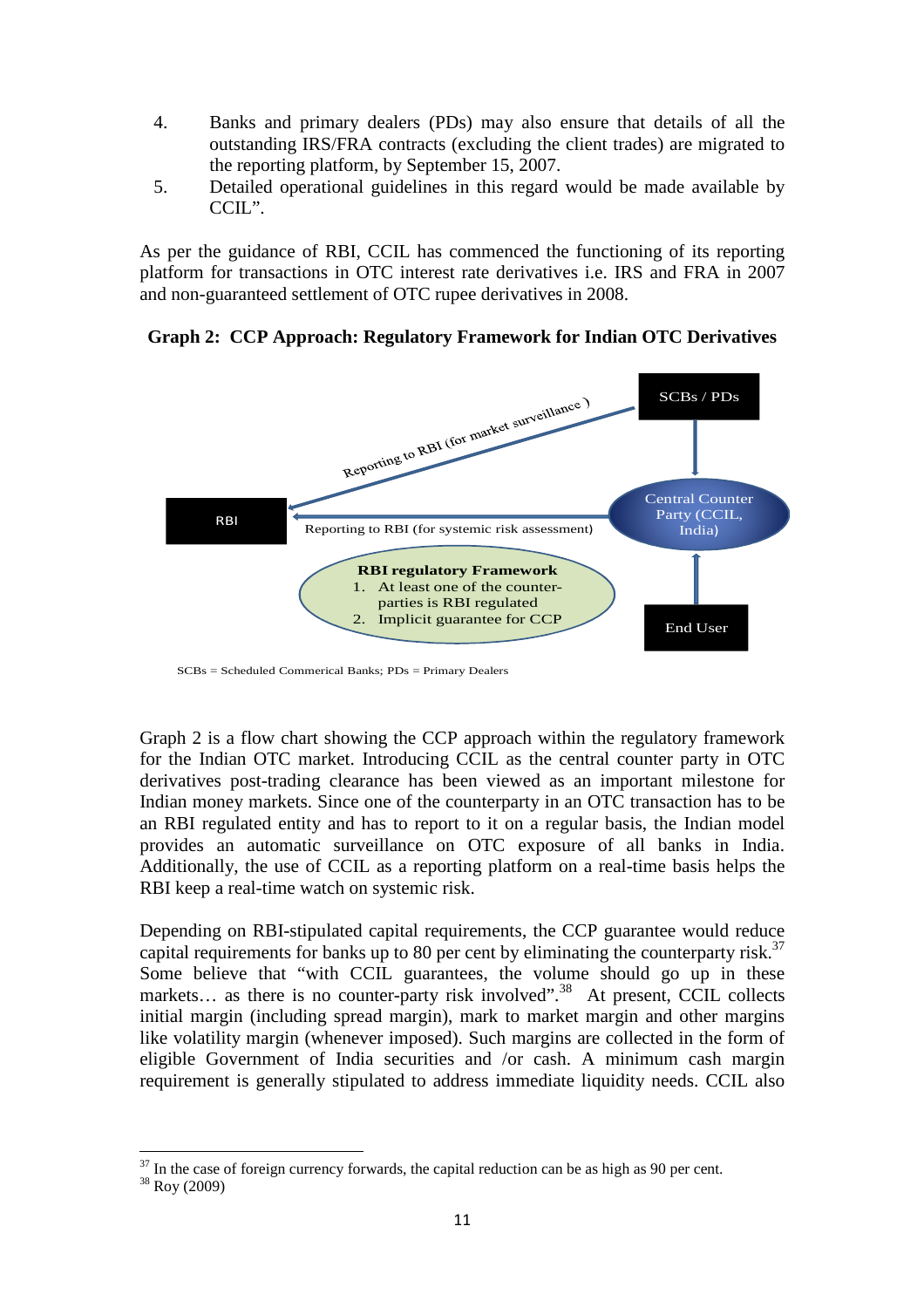takes contribution from members to the default fund in specific segments in the form of eligible Goverment of India securities to meet any residual loss.<sup>3</sup>

The RBI (2009) states "with a view to accessing complete information on this segment of the market, it has now been decided to collect the details of client trades in respect of IRS transactions. Accordingly, SCBs and PDs are advised to report the IRS transactions entered into with their clients in the format enclosed on a weekly basis".<sup>40</sup> Further, RBI requires all trading parties "to submit counter party and contract wise marked to market (MTM) values of derivative (viz., forwards, swaps, FRA, futures, options, credit derivatives, etc.,) contracts on gross basis (i.e., positive as well as negative market/fair values) in equivalent US dollars with details of currency of settlement, country of the counter party, country and sector of ultimate risk, to their respective head/principal offices".

The RBI annual report 2009 states that "a clearing and settlement arrangement on a non-guaranteed basis has been put in place for the OTC interest rate derivatives trades since November 27, 2008. By March 2009, 13 members participated in the nonguaranteed settlement of OTC rupee interest-rate derivatives".<sup>41</sup>

Risk management at the CCIL is a high priority because the organisation is systemic. The RBI, recognising the systemic nature of CCP, ensured that CCIL is closely monitored. Further, to eliminate the possibility of CCIL not being able to honour a contract, it maintains a guarantee fund and has adequate lines of credit arrangements with various banks to ensure funds settlement on guaranteed basis for trades in Collaterised Borrowing and Lending Obligations (CBLO), government securities and forex markets. To ensure good corporate governance, CCIL follows International Organisation of Securities Commission (IOSCO) best practices<sup>42</sup>.

#### **7. Present Structure of the OTC Derivatives Markets in India:**

There is no comprehensive source for assessing the total volume of transactions carried out on the Indian OTC derivatives market. Therefore, the information presented in this section draws upon various sources and is an attempt to assess the Indian OTC derivatives market under two major groupings: interest rate derivatives and foreign currency derivatives. Since the markets for interest rate swaps (in the category of interest rate derivatives) and foreign currency forwards (in the category of foreign currency derivatives) enjoy significant position in the Indian OTC space, the following description is related mostly to these two markets. A brief description of the credit derivative swaps (CDS), which are not permitted in India so far, is given in the section on open issues.

<sup>39</sup> Information obtained from CCIL

 $40$  see RBI notification on "Reporting of OTC Interest Rate Derivatives – Client Level Transactions" FMD/MSRG/40 /01.14.001/2009-2010 available at: http://rbidocs.rbi.org.in/rdocs/notification/PDFs/ COTCI051009.pdf

 $41 \overline{RBI (2009)}$ 

 $42$  RBI (2007) reports that "CCIL's risk management practices are periodically evaluated against recommendations for CCP [by IOSCO]" page 24 of "Report on Oversight of Payment Systems in India".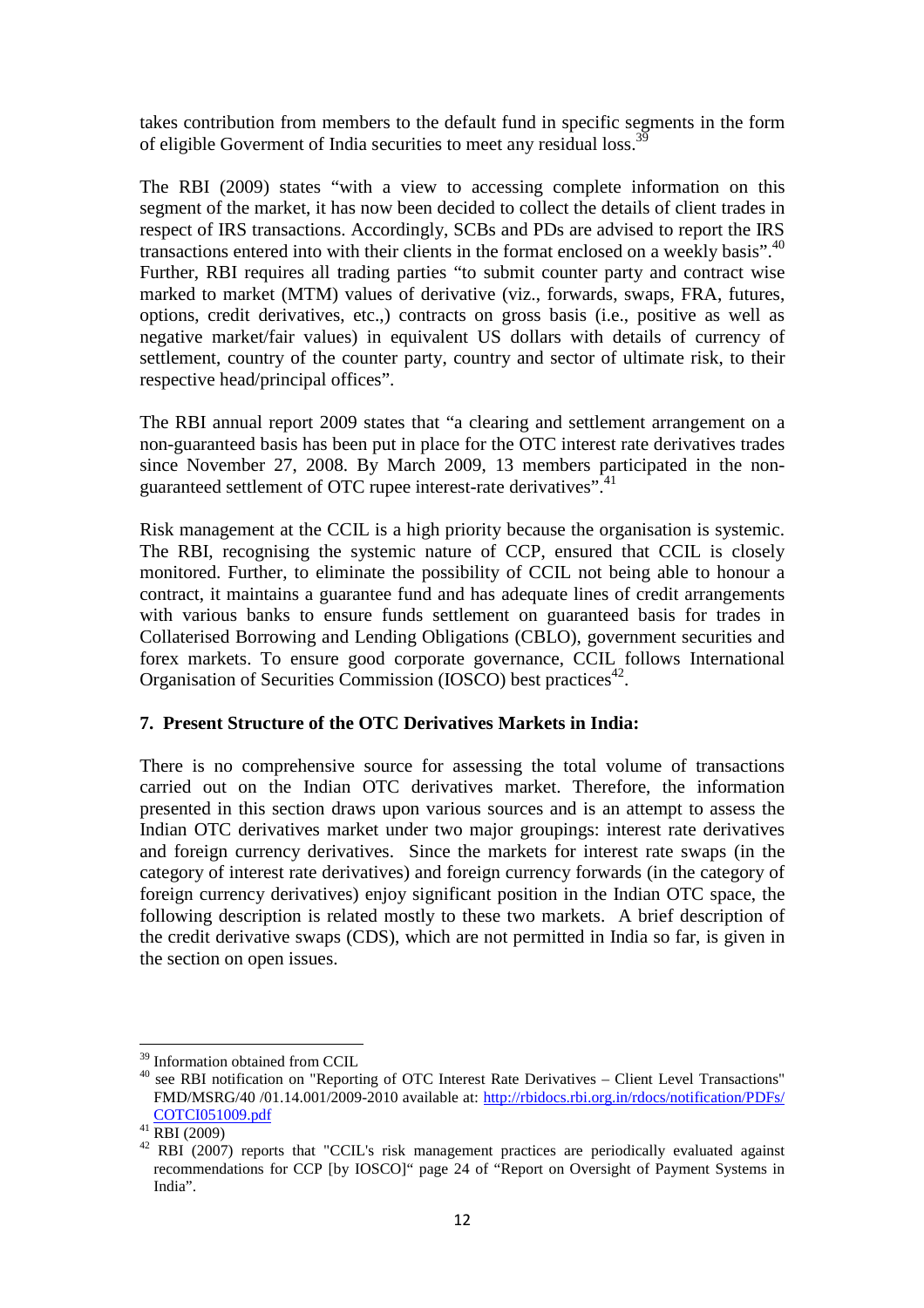## *7.1 Interest Rate Derivatives (IRDs)<sup>43</sup> :*

IRDs were introduced in India when the RBI permitted banks/FIs/PDs to undertake interest rate swaps/forward rate agreements in July 1999. IRDs have been slow to emerge in India. An OTC market has sprung up primarily involving interest rate swaps  $(RS)^{44}$  and forward rate agreements  $(RRA)^{4}$ .

#### *7.1.1 Interest Rate Swaps:*

 $\overline{a}$ 

A single currency interest rate swap is an exchange of cash flows between two counterparties based on predetermined specifications. It is an obligation between them for exchange of interest payments or receipts on investments in the same currency on an agreed amount of notional principal at regular intervals over an agreed time period. In the case of rupee IRS, banks, primary dealers and financial institutions are allowed to enter into swaps for the purposes of hedging their exposure as well as for market making. Other corporate customers are allowed to enter into rupee IRS only for the purpose of hedging the interest rate risk on an underlying asset/liability. In the case of non-rupee IRS, all participants are allowed to enter into these transactions only to hedge an underlying exposure. Market quotations for swaps are usually quoted against standard benchmark/index rates and non-amortising notional principal, free from the margin actually payable in the cash market by the relevant counterparties. The rate is thus quoted flat and any amortising structure that envisages a customised rate is adjusted accordingly. The Reserve Bank of India has allowed scheduled commercial banks, primary dealers and all-India financial institutions to make markets in IRS since July 1999 to deepen the money market and to enable these institutions to hedge interest rate risks. However the market, which has taken off seriously so far, is the overnight index swaps  $(OIS)^{46}$  based on Mumbai Interbank Offered Rate (MIBOR) benchmark. (See Table 1 for details). MIBOR-based OIS accounts for over four-fifth of this market and has registered significant growth (14 fold) over the last four years. Other benchmarks (such as MIFOR $47$  and INBMK $48$ ) and benchmarks of tenor beyond overnight have not become popular due to the absence of a vibrant inter-bank term

<sup>43</sup> As interest rates have fallen in India, companies have swapped their fixed rate borrowings into floating rates to reduce funding costs.

<sup>&</sup>lt;sup>44</sup> In an interest rate swap, a counterparty may receive a floating rate (linked to a benchmark rate) and  $\frac{1}{45}$  pay a fixed rate.

<sup>45</sup> A forward rate agreement allows a party to lock in the interest rate.

<sup>&</sup>lt;sup>46</sup> The Overnight Index Swap (OIS) is an INR interest rate swap where the floating rate is linked to an overnight inter-bank call money index. The swaps is flexible in tenor, i.e., there is no restriction on the tenor of the swaps. The interest would be computed on a notional principal amount and settled on a net basis at maturity. On the floating rate side, the interest amounts are compounded on a daily basis based on the index.

<sup>&</sup>lt;sup>47</sup> MIFOR (Mumbai Interbank Forward Offered Rate) is the yield based on forex forward premiums; Reuters publishes 1m,3m,6m 1yr MIFORs, which are the market standard for this benchmark.

<sup>&</sup>lt;sup>48</sup> Another benchmark, which is gaining popularity in recent times is called INBMK; it is an acronym for Indian benchmark rate published by Reuters. This effectively presents a yield for government securities for a respective tenor.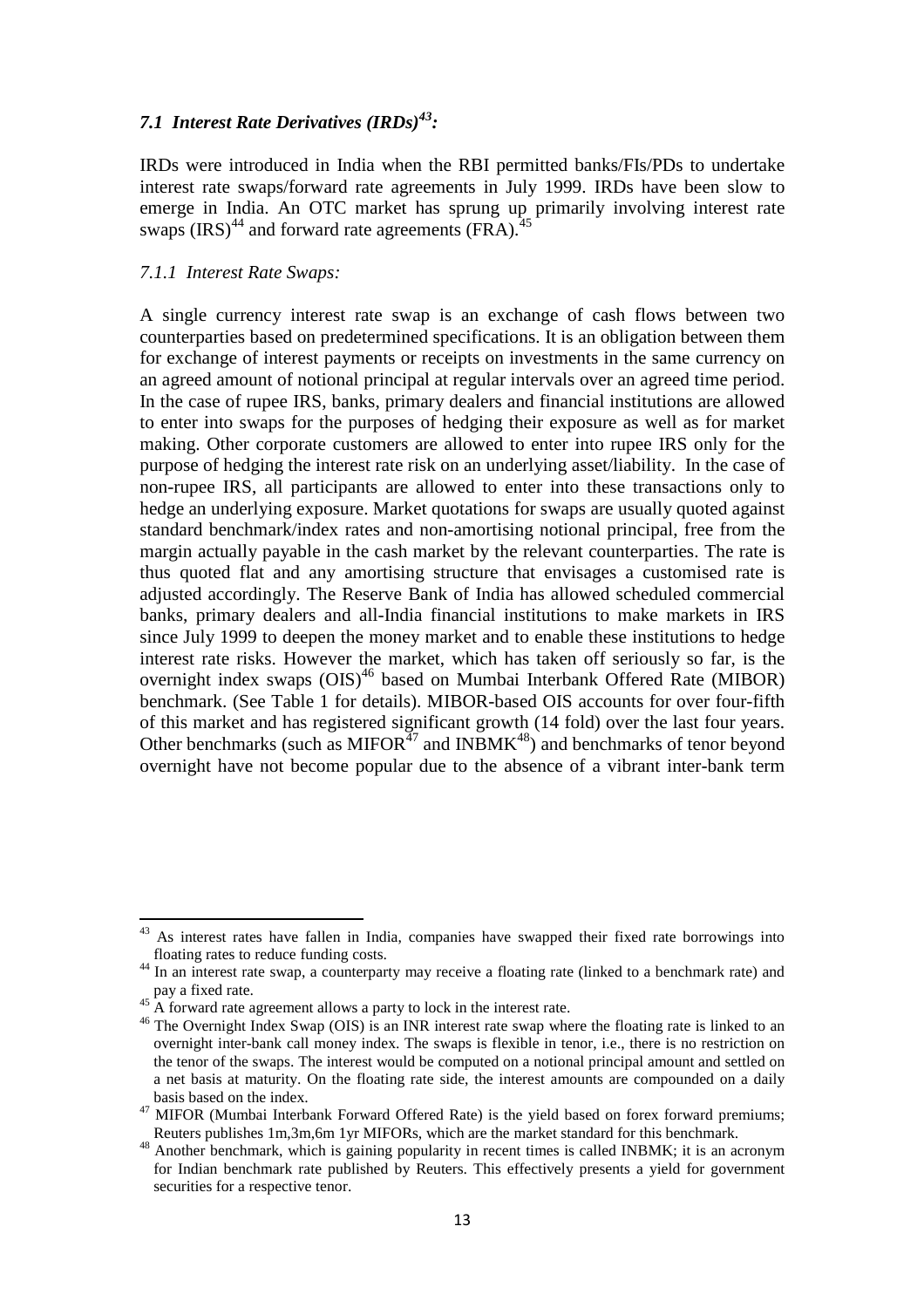money market.<sup>49</sup> This is viewed as an area of concern for the long-term efficiency of the market.<sup>50</sup>

> *(Benchmarkwise Details) (Amount in Rs. Crore)*

| <b>Item/Year</b>       | <b>March 2005</b> | <b>March 2006</b> | <b>March 2007</b> | <b>March 2008</b> |
|------------------------|-------------------|-------------------|-------------------|-------------------|
| Total                  | 10,81,867         | 18,29,700         | 37,07,342         | 80,18,647         |
| $\%$ Growth $(Y$ -0-Y) |                   | 69                | 103               | 116               |
| <b>MIBOR/OIS</b>       | 4,76,744          | 10,75,917         | 27, 37, 244       | 66,93,065         |
| % Share in total       | 44.07             | 58.80             | 73.83             | 83.47             |
| $\%$ Growth $(Y$ -0-Y) |                   | 126               | 154               | 145               |
| <b>MIFOR</b>           | 5,64,262          | 7,01,305          | 8,72,000          | 12,54,255         |
| % Share in total       | 52.16             | 38.33             | 23.52             | 15.64             |
| $\%$ Growth $(Y$ -0-Y) |                   | 24                | 24                | 44                |
| <b>INBMK</b>           | 20,070            | 34,110            | 82,103            | 48,574            |
| % Share in total       | 1.86              | 1.86              | 2.21              | 0.61              |
| $\%$ Growth $(Y-0-Y)$  |                   | 70                | <i>141</i>        | $-41$             |
| Others                 | 20,792            | 18,369            | 15,995            | 22,753            |
| % Share in total       | 1.92              | 1.00              | 0.43              | 0.28              |
| $\%$ Growth $(Y$ -0-Y) |                   | $-12$             | $-13$             | 42                |

#### **Table 1: Interest Rate Swaps - Outstanding Notional Principal**

*Notes:* 

*MIBOR: Mumbai Inter-Bank Offer Rate MIFOR: Mumbai Inter-Bank Forward Offer Rate OIS: Overnight Index Swap INBMK: Indian Benchmark Source: RBI*

The total volume of transactions in the above table is based on the outstanding notional amounts, which provides a measure of market size and a reference point for contractual payments. However, such amounts are not truly at risk.<sup>51</sup> To get a more accurate picture of the financial risk transfer taking place in the derivatives markets, one should analyse the gross market values. The gross market value of all IRS contracts on December 10, 2009, as estimated by CCIL, was \$16.9 billion.<sup>52</sup> If we assume that 80 per cent of the IRS contracts have an embedded netting agreement<sup>53</sup>, the gross credit exposure would be approximately \$1.69 billion (See Table 2 for details). Furthermore, if we assume that two-thirds of the derivative exposure is

<sup>&</sup>lt;sup>49</sup> The NSE publishes MIBOR (Mumbai Interbank Offered Rate) rates for three other tenors viz., 14day, 1month and 3 month. The other longer tenor benchmark that is available is the yield based on forex forward premiums. This is called MIFOR (Mumbai Interbank Forward Offered Rate). Reuters published 1m,3m,6m 1yr MIFORs are the market standard for this benchmark.

<sup>&</sup>lt;sup>50</sup> CFSA (2009) p.217

<sup>&</sup>lt;sup>51</sup> Refer to Section 4 for details on this point.

<sup>&</sup>lt;sup>52</sup> The rupee data from CCIL was converted at the exchange rate of INR46.6 to a US \$.

<sup>&</sup>lt;sup>53</sup> If all of these IRS contracts have no embedded netting agreements, the gross credit exposure of all IRS contracts would be 50 per cent of \$16.87 billion. According to the definition, on an aggregated basis, the total of marked to margin positive values and negative values should be equal, because the loss of one party is a gain for the other.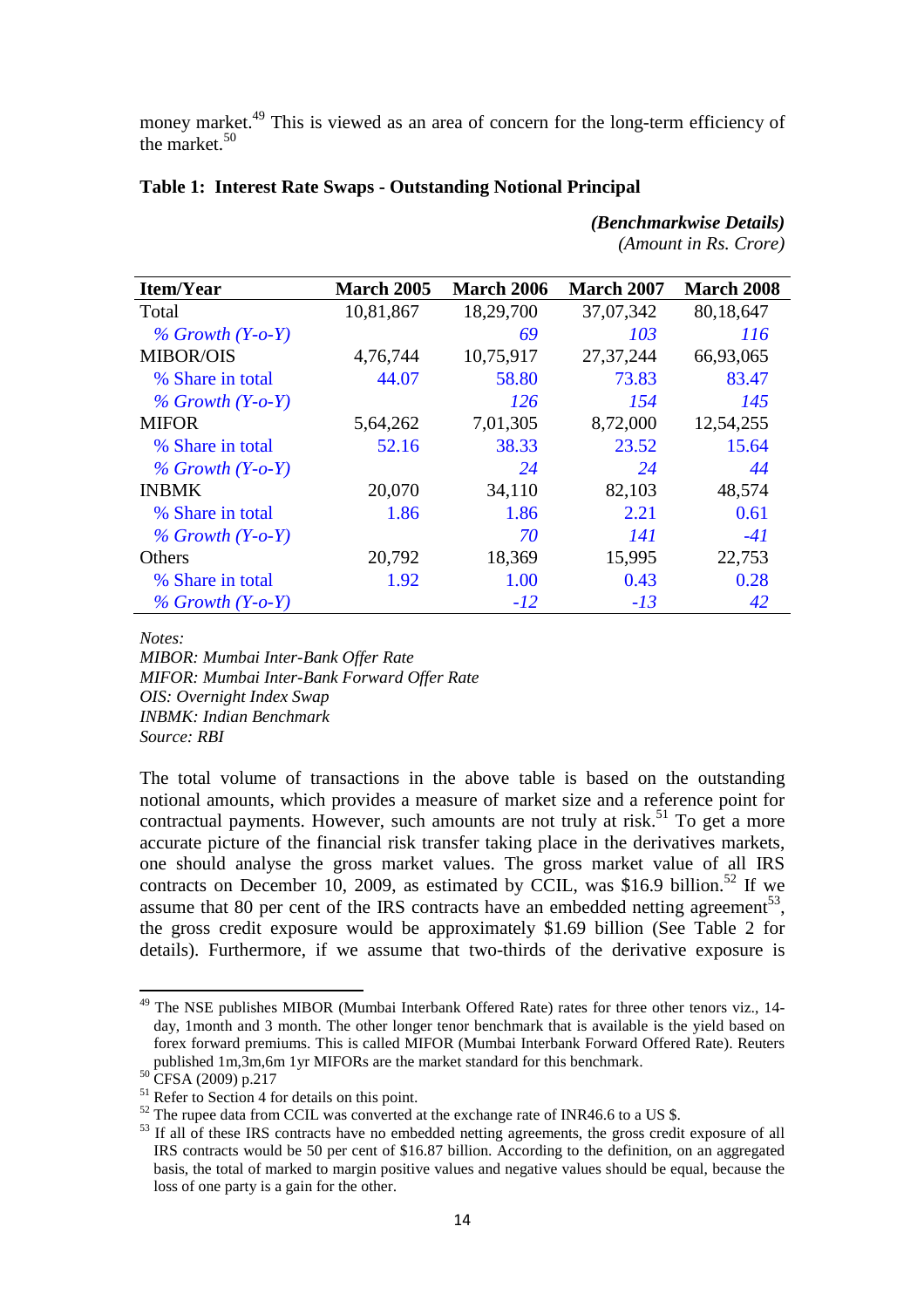collateralised, only \$556 million worth of exposure is uncollateralised. It is this amount, which represents the potential credit risk and needs to be monitored carefully. With the continuous growth of the OTC markets, a trend analysis of the uncollateralised exposures will give a better perception of the market.

|                                                                                                 |             | (Billion \$)       |
|-------------------------------------------------------------------------------------------------|-------------|--------------------|
|                                                                                                 | Global IRS* | <b>Indian IRS*</b> |
| Gross Notional Value of IRS contracts (GNV)                                                     | 328,114     | 733.82             |
| Gross Market Value (GMV)                                                                        | 16,573      | 16.87              |
| GMV as a % of GNV                                                                               | 5.05%       | 2.30%              |
| Gross Credit Exposure (GCE) before netting                                                      | 8,286       | 8.44               |
| GCE as a % of GMV                                                                               | 50%         | 50%                |
| Gross Credit exposure<br>(Assuming that 80 percent of the contacts are<br>netted out)           | 1,657       | 1.69               |
| <b>Potential Credit Risk</b><br>(Assuming that 67 percent of the exposure is<br>collateralized) | 547         | 0.56               |

|  |  |  |  | Table 2: Computation of Gross Credit Exposure in IRS Market |
|--|--|--|--|-------------------------------------------------------------|
|--|--|--|--|-------------------------------------------------------------|

*\*The values do not include potential future exposure The data for Global IRS is as of December 2008 The data for Indian IRS is as on 10.12.2009 Source: BIS (May 2009) for the Global IRS Market and CCIL for Indian IRS Market* 

When we analyse the activities in the IRS in terms of active participants, it is striking that foreign banks dominate the IRS (MIBOR) market – they accounted for about 80 per cent of the deals carried out during November 2009, followed by private banks operating in India.<sup>54</sup> The competitive advantage of foreign as well as private banks could be traced to their expertise in this area and the use of appropriate technology for the purpose.

CCIL started reporting transactions of OTC interest rate swaps (IRS) through its reporting platform from 2007. The monthly data provided by CCIL reveals that the growth in the notional amount of IRS based on both MIFOR and MIBOR started decelerating from the beginning of the year 2008. Thus, the IRS derivatives segment started shrinking as year-on-year growth rates turned negative in the peak of the financial crisis. Even though the Indian financial sector does not have direct exposure to toxic assets abroad, the derivatives market does get severely affected through expectations (created by uncertainty in the market) and through a credit crunch (due to drying up of foreign funds).

## *7.1.2 Forward Rate Agreement (FRA):*

A forward rate agreement (FRA) is an agreement to lend/borrow money for a specified period on a notional principal on a particular date in the future at a rate that is determined today. It is like a forward contract where the underlying is a loan or

<sup>&</sup>lt;sup>54</sup> CCIL (2009), p. 11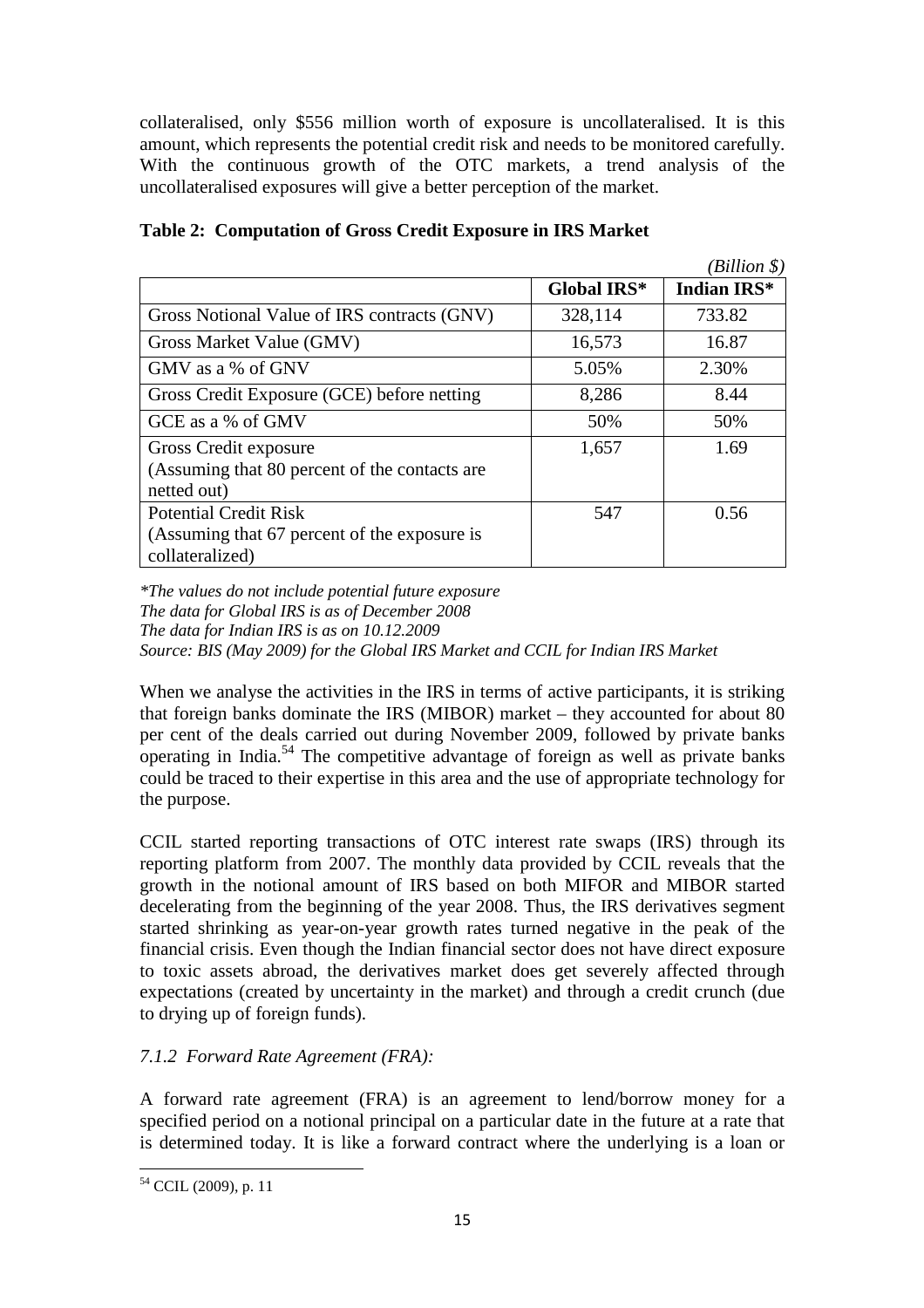deposits, both notional. FRAs are OTC contracts. The difference between the FRA rate and the actual market rate on the maturity date is paid by one party to the other. If the market rate is higher than the FRA rate, the seller pays the buyer whereas in case of market rate being lower than the FRA rate, the buyer pays the seller. All FRAs are executed as OTC deals between two counterparties who are comfortable trading with each other. These can also be intermediated by a broker. In either case, each counterparty takes on the credit risk of the other, typically for durations of two weeks to six months. The reference rate that is typically used to settle these products, are short-term rates that are polled from the market using a methodology similar to that of LIBOR. Of these, the NSE Mumbai InterBank Offer Rate (MIBOR) polled by the NSE is a well-known benchmark.<sup>55</sup>

Despite the fact that FRAs were given regulatory clearance, the interbank segment of this is completely absent in India due to illiquidity in this market. One possible reason could be the lack of a suitable benchmark rate for this market.

The market of IRS and FRA is likely to get a new impetus with the CCIL's proposal to provide guaranteed settlement for IRS and FRA trades in the near future.

#### *7.2 Foreign Currency Derivatives:*

The origins of the Indian foreign exchange market can be traced to 1978 when banks were permitted to undertake intra-day trading in foreign exchange. However, the market started growing only after the liberalisation process picked up in 1992. The continuous improvement in market infrastructure has had its impact in terms of the enhanced depth, liquidity and efficiency of the foreign exchange market. The turnover in the Indian foreign exchange market has grown significantly in both the spot and derivatives segments in the recent past. The daily average turnover saw a substantial pick up from about \$5 billion during 1997-98 to \$18 billion during 2005-06. The turnover has risen further to \$49 billion during 2007-08.<sup>56</sup> The inter-bank to merchant turnover ratio<sup>57</sup> has halved from 5.2 during 1997-98 to 2.6 during 2005-06 reflecting growing participation in the merchant segment of the foreign exchange market.

The foreign exchange (forex) market is divided into two segments: OTC (which includes spot, forwards and swaps) and exchange-traded currency futures. In June 2009, the size of India's forex market was estimated to have a turnover of \$34 billion per day: of this, the OTC forex market was estimated to have a daily turnover of \$33 billion while the exchange-traded currency futures market stood at \$1 billion.<sup>58</sup> As shown in Table 3, within the OTC segment, the spot market has remained the most important one, accounting for 50 per cent of the total turnover in 2007-08.<sup>59</sup> Foreign exchange swaps are the dominant form of OTC derivatives accounting for over 30 per cent of the total turnover, followed by forwards (12 per cent of the total turnover) in

<sup>55</sup> Shah, Thomas and Gorham (2009), p.93

<sup>&</sup>lt;sup>56</sup> The compounded annual growth rate (CAGR) was close to 25 per cent between 1997-98 and 2007-08. See CFSA (2009) p.202

 $57$  Merchant segment of the foreign exchange market shows transactions with parties other than banks and inter-bank segment shows transactions with banks, including RBI.

<sup>&</sup>lt;sup>58</sup> IDFC SSKI (2009) p. 45 and 113.

 $59$  The share of the spot market has declined marginally in recent years due to a pick up in the turnover in the derivatives market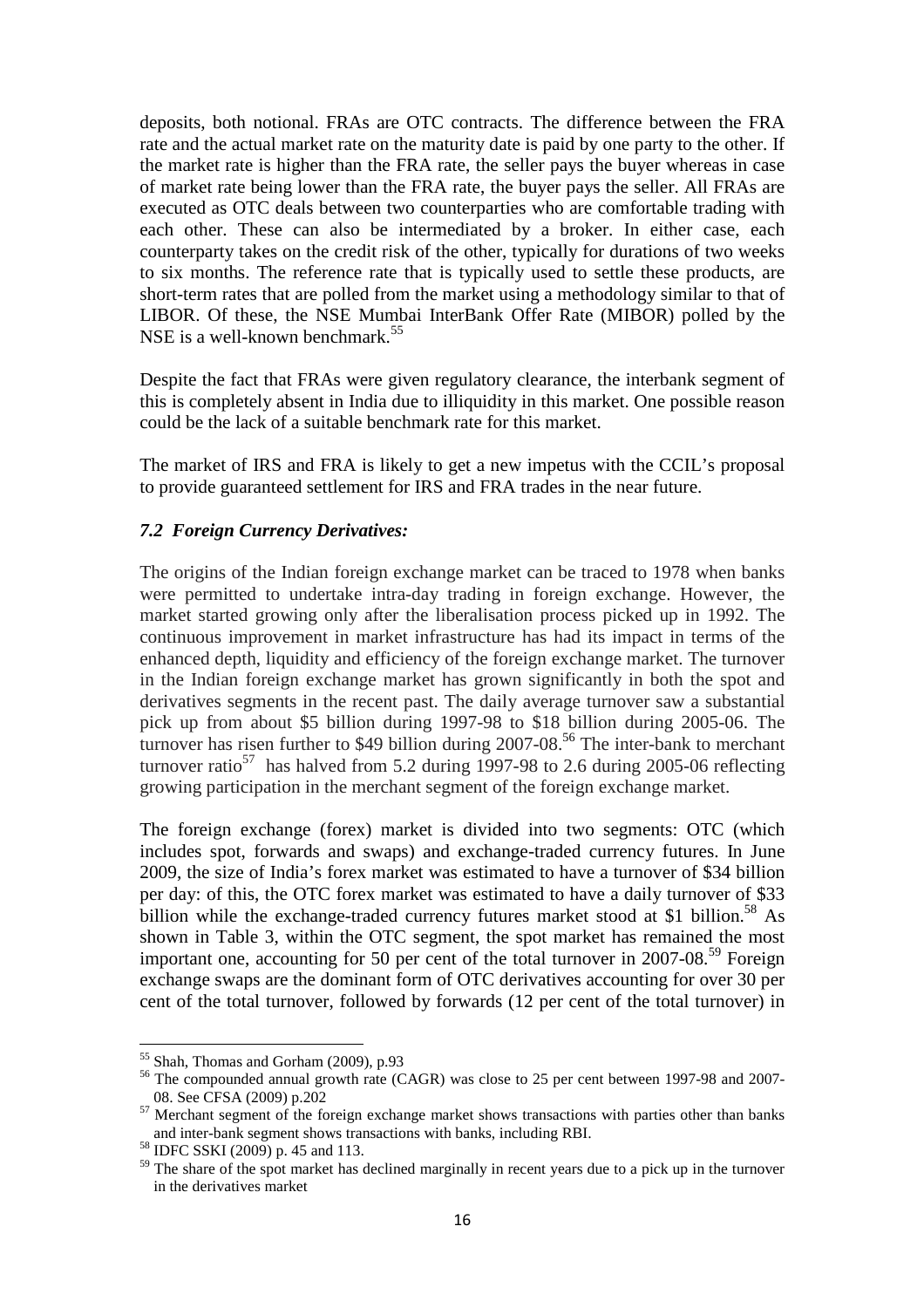2007-08. Rupee-foreign exchange options, which were allowed in July 2003, have remained insignificant despite being in existence for more than six years.

| <b>Indicator/Year (Apr-Mar)</b>        | 1997-98 | 2005-06 | 2007-08 | 2008-09 |
|----------------------------------------|---------|---------|---------|---------|
| Total Annual Turnover (\$ in Billion)  | 1,306   | 4,404   | 12,305  | 12,092  |
| Average daily turnover (\$ in Billion) | 5.0     | 18.0    | 49.0    | 48.0    |
| Inter-bank to Merchant segment ratio   | 5.2     | 2.6     | 2.5     | 2.7     |
| Spot/Total Turnover (percent)          | 51.4    | 50.5    | 49.7    | 45.2    |
| Forward/Total Turnover (percent)       | 12.0    | 19.0    | 12.6    | 21.1    |
| Swap/Total Turnover (percent)          | 36.5    | 30.5    | 31.1    | 33.6    |
| FCY/INR in Total Turnover (percent)    | 66.2    | 64.9    | 60.0    | 65.5    |

#### **Table 3: Indicators in the Foreign Exchange Market Activity**

#### *Source: RBI*

It is important to note that foreign institutional investors (FIIs) are able to do transactions on the currency derivatives market but only "hedging" of the currency risk exposure on their Indian investment is permitted.

#### *7.2.1 Foreign Currency Swaps:*

Foreign currency swap is an arrangement where the two counterparts agree to exchange streams of cash flow and payments over a period of time to achieve overall cost reduction for both parties. As shown in Table 3, foreign currency swaps are the largest segment of foreign currency derivatives and account for a third of the total turnover in the OTC segment. Resident Indians having a long-term forex or rupee exposure may enter into foreign currency-rupee swap under the condition that there is a limit of \$50 million on swap facilitating customers to assume a forex liability.

#### *7.2.2 Foreign Currency Forward Market:*

**The Rupee-Dollar Forward Market (R-D FM).** This market is both onshore and offshore, though the offshore market is not as large as the onshore. In the onshore market, approximately 120,000 forward transactions came to CCIL for settlement in 2008-09, with notional values of a little over \$1 trillion. After reaching a peak average daily volume of \$7.6 trillion in March 2008, the market has slowed down considerably and the average daily volume has fallen to \$4.5 trillion in March 2009 and to less than \$3 trillion at the end of November 2009.<sup>60</sup> This partly reflected the strengthening of prudential regulations effected by the RBI on off-balance sheet exposure (three-fourth of which is accounted for by forward exchange contracts) of the  $SCBs$ <sup> $61$ </sup>

The R-D FM accounts for about 30 per cent of the total forex market in  $2008-09$ .<sup>62</sup> The market is dominated by foreign banks,  $63$  which have strong experience in forex

<sup>60</sup>CCIL Fact Book 2009, p.97-98

 $<sup>61</sup>$  The prudential regulations included, among others, a strengthening of the capital adequacy norms for</sup> off-balance sheet transactions. RBI (2009) p.121

 ${}^{62}$ CCIL (2009)

 $63$  62 per cent of the forex market trades were attributed to foreign banks in the year 2008-09.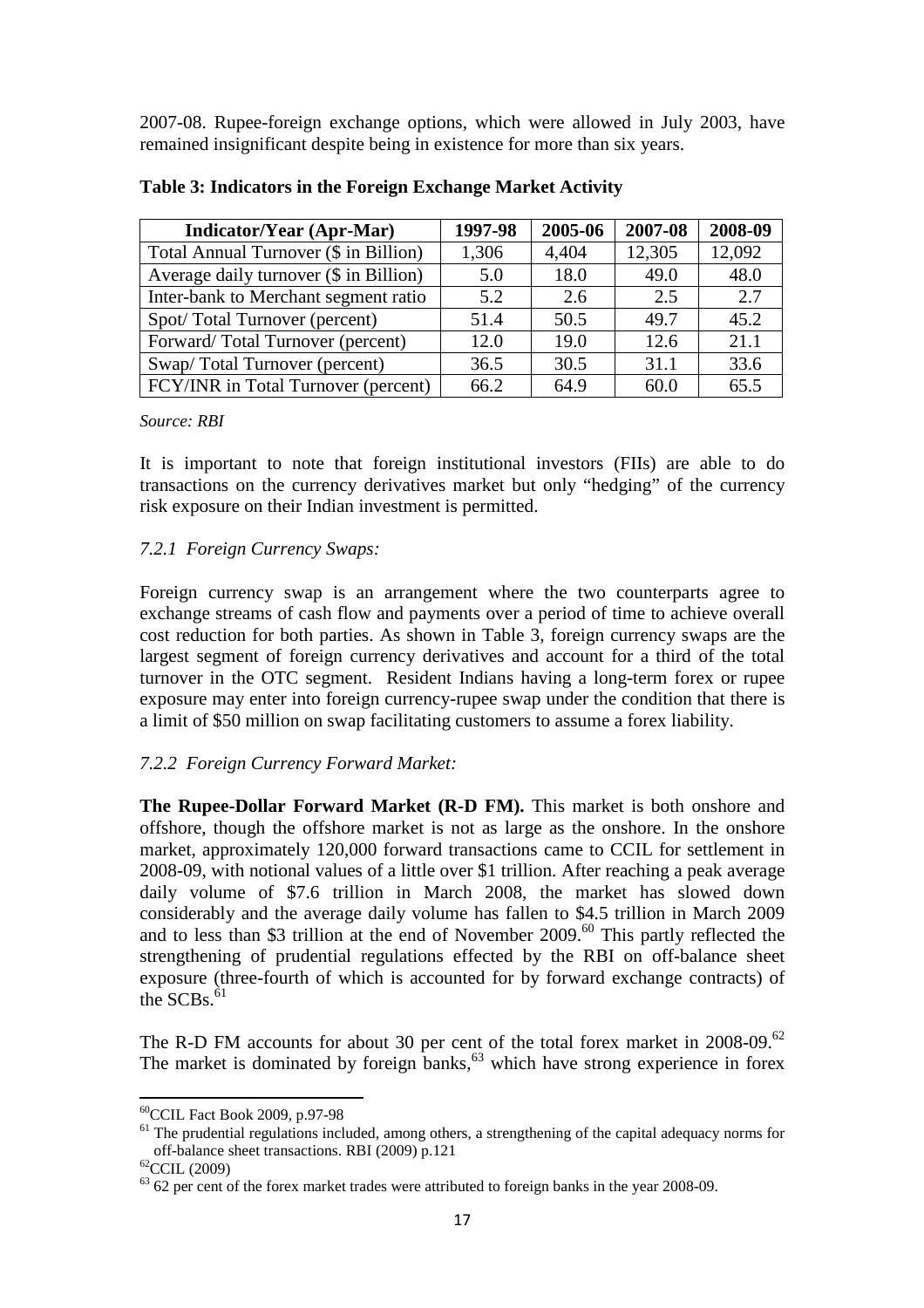business and use more advanced technology for the purpose. There are three remarkable features about the Indian currency forward market.

- a. Even though trading is negotiated off-exchange, there is netting by novation at CCIL to eliminate credit risk.
- b. Even though it is an OTC market, it trades standardised contracts that expire on the last business day of each month.
- c. Ordinarily, currency forward markets have pricing that is controlled by the covered interest parity (CIP). However, the system of capital controls involves considerable barriers on CIP arbitrage. Hence, the forward rate often strays away from the fair value.

The CCIL has started guaranteed settlement of foreign exchange forward trades (with a residual maturity of up to 13 months) from December 1, 2009. The proposed settlement process has been approved by RBI. Once CCIL starts guaranteed settlement of forwards from the trade date, banks will not have any counterparty exposure for these trades and, as a result, will have significant benefit in terms of a reduction in their inter-bank counterparty exposures. They will also have significant savings from capital requirements to support such trade.<sup>64</sup>

**The Offshore Non-Deliverable Forwards (NDF) Market**. In addition to the onshore R-D FM, there is active trading in cash-settled rupee-dollar forwards on what are termed non-deliverable forwards (NDF). The NDF markets in the Indian rupee (INR NDFs) have grown in volume and depth over time. While these are largely concentrated in Singapore, they also exist in London and New York. NDF turnover is estimated at \$0.5 to \$0.75 billion a day, compared with \$1.5 billion a day for the onshore R-D FM. The typical quote depth on both markets is \$5 million. The spread on the onshore market is roughly 0.5 to 1.0 paisa (a rupee has 100 paise), while the offshore NDF market has a spread between 0.5 and 2.0 paise.<sup>65</sup> These derivatives allow multinational corporations, portfolio investors, hedge funds and proprietary foreign exchange accounts of commercial and investment banks to hedge or to take speculative positions in local currencies.<sup> $66$ </sup> The demand for NDFs arises principally out of regulatory and liquidity issues of the underlying currencies. The requirements that transactions in the onshore market must only be for the purpose of hedging has made the NDF market interesting to entities who are prevented from making transactions in onshore market. $67$ 

#### **8. Open Issues for Market Stability and Development:**

As mentioned in Section 3, the enormous size and fast growth of the global OTC derivatives market has attracted the attention of regulators and supervisory bodies. Some OTC derivatives have been viewed as amplifiers of the stress in the present global financial crisis. The more common criticisms relate to the fact that the OTC markets are less transparent and highly leveraged, have weaker capital requirements and contain elements of hidden systemic risk. In section 5, we mentioned some of the recent policy initiatives that have been taken to improve market organisation and to strengthen the post-trading infrastructure of OTC derivatives.

<sup>&</sup>lt;sup>64</sup> CCIL (2009), p.19

 $<sup>65</sup>$  Prices in the NDF market embody useful information content about market expectations of potential</sup> pressures on the exchange rate.

<sup>&</sup>lt;sup>66</sup> Onshore financial institutions are not allowed to transact in the NDF markets.

 $67$  Shah, Thomas and Gorham (2009) p. 156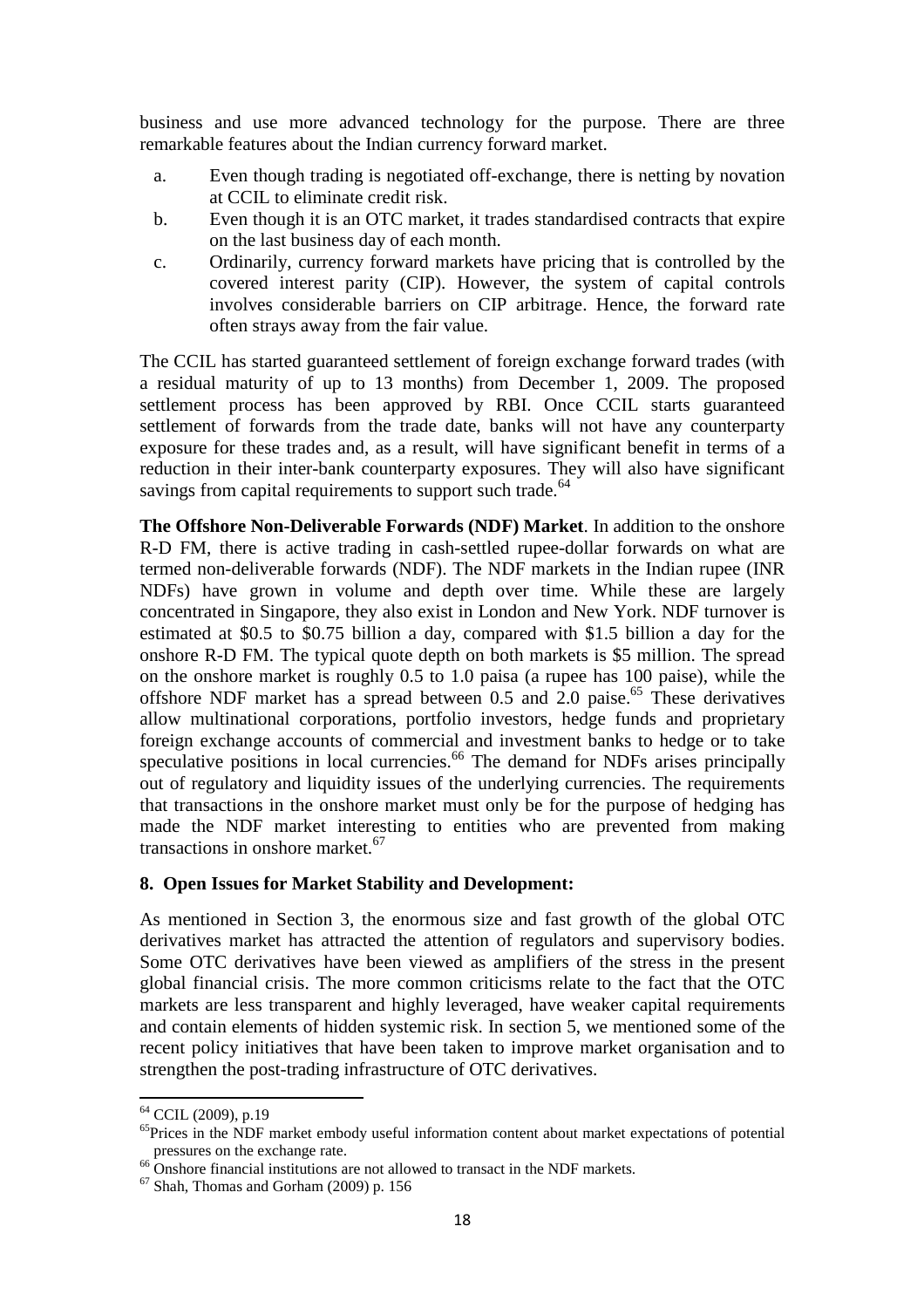In this section, we would like to focus our attention on the Indian OTC derivatives market and deliberate on measures that would help ensure more stability and yet contribute to the development of the market. Knowing the functional value of the OTC markets in the Indian financial system, we are not proposing any new initiatives at tightening of the regulatory rope. Instead, we propose increased disclosure, greater transparency and more standardisation as superior measures for improving surveillance.

#### *8.1 Competition with the Exchange-traded Derivatives*

A general view emerging after the recent financial crisis is that OTC derivatives trading should be moved to an exchange platform. The proponents of this view hope that this would increase liquidity and reduce significantly the opacity of the market. They argue that exchanges provide transparent and reliable price formation mechanisms, neutrality, robust and appropriate technology, better regulation and, above all, centralised clearing and settlement. These arguments are based on the assumption that the existing method of trading in OTC products is all based on telephone trading and there is no clearing system in place. If telephone trading were to be replaced with electronic trade processing and confirmation and if all contracts were to be settled through centralised clearing, the advantages of organised exchangetraded derivatives are equally available in the OTC market. The following three arguments clearly show that OTC and exchange-traded products cater to completely different needs of different market participants:

- (i) Exchanges are designed to be accessible to retail as well as wholesale customers. The level of regulation on exchanges is tight because it is essential to protect the retail customer. The OTC derivatives markets are totally wholesale and are used by professionals (financial institutions and institutional investors), who work with the latest risk-management tools.
- (ii) Exchanges are complementary to the OTC markets. A recent survey of futures vs. forward trading in India revealed that a majority of the forward trades were concentrated in the tenor of 6 months to one year. As against this, trade in futures has largely been confined to near one-month contracts, accounting for about 90 per cent of all futures since September 2008.<sup>68</sup> Additionally, even the purpose of participation in the two markets appears to be different. Thus, the Indian OTC forward market is primarily used by hedgers with physical exposure whereas the futures market is apparently used mostly for arbitrage and speculation purposes.<sup>69</sup>
- (iii) Exchanges specialise in highly standardised products, many of which started life as an OTC product and, as they became more standardised and therefore, highly liquid, were capable of being traded on an organised exchange. Many of the products currently traded OTC are highly customised or are semistandardised. It is very unlikely that single-entity CDS could ever be traded on an organised exchange.

Therefore, the major issue is not competition between these two markets, where one form of organisation (the organised and regulated exchange) is trying to win over the other form of organisation (the opaque and unregulated OTC market). It is instead an

 $68$  Lingareddy (2009), pp.5-6

 $69$  Op cit., p.9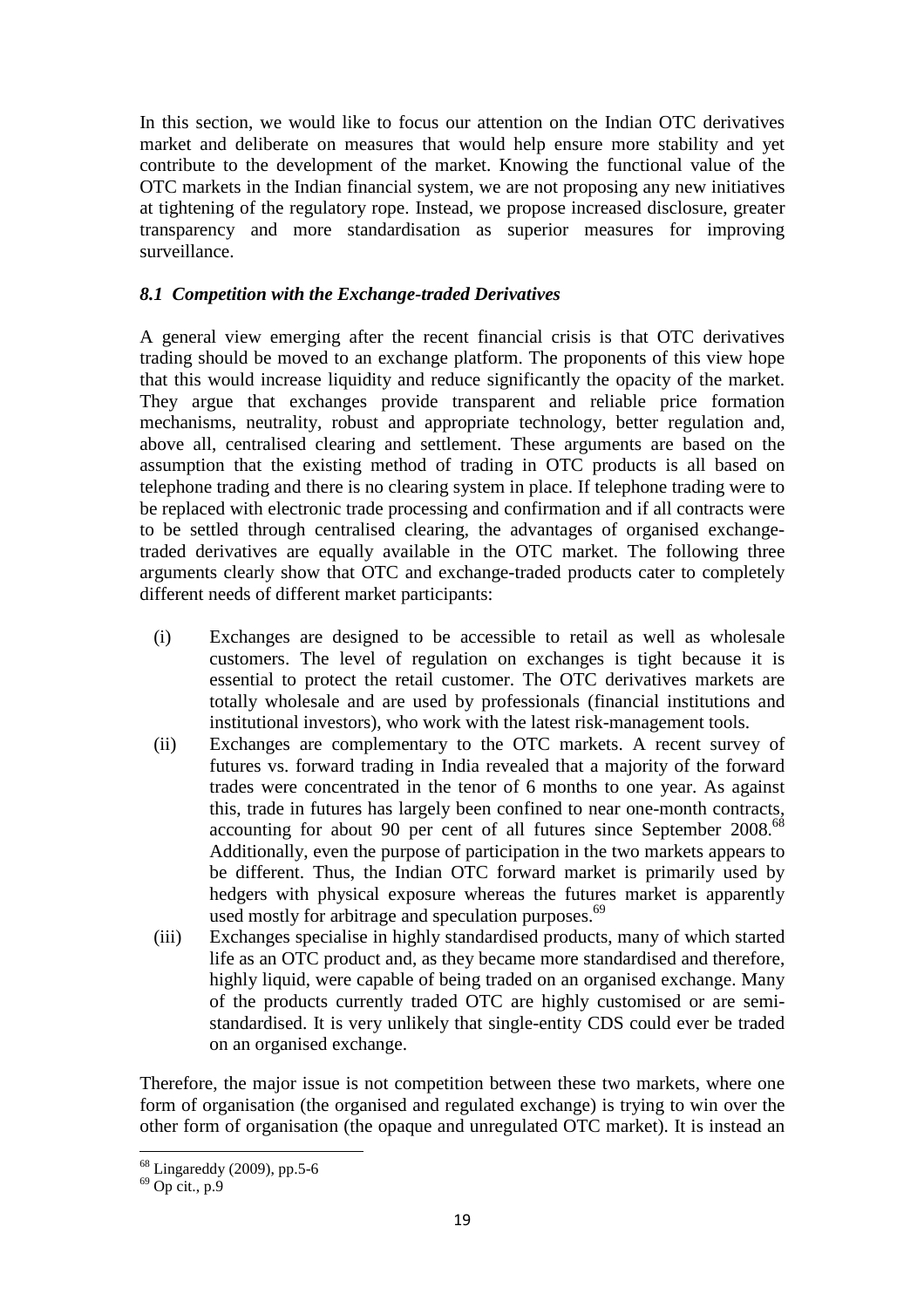issue of using one market (OTC market) as a fertile ground for financial product innovation and testing their potential until they are established and standardised enough to be traded on the organised exchange. The riskiness inherent in innovative products may make the OTC products a bit more expensive than exchange-traded products. As these products mature, they are also traded at spreads similar to exchange traded products. The two markets serve different purposes, very much like a standard and a customised furniture market.

#### *8.2 New Derivatives Products for Credit Risk Transfer (CRT):*

Credit risk transfer (CRT), in a broad sense (including guarantees, loan syndication, and securitisation), has a long history. However, there has been a sustained and rapid growth of new and innovative forms of CRT associated with credit derivatives.<sup>70</sup> The most common credit derivatives are credit default swaps (CDS) on single corporate entity (single-name CDS) and collateralised debt obligations (CDOs). Since 2005, CRT activity became significant for two additional underlying asset classes – assetbacked securities (ABS) and leveraged loans.<sup>71</sup>

Internationally, banks and financial institutions are able to protect themselves from credit default risk through the mechanism of credit derivatives. However, credit derivatives were not allowed in India until recently. The RBI has made an announcement in its second-quarter monetary policy 2009-10 that it has considered it appropriate to proceed with caution on this issue. To start with, RBI proposes to introduce a basic, over-the-counter, single name CDS for corporate bonds for resident entities, subject to safeguards. It is envisaged that all CDS trades will come to a centralised reporting platform and, in due course, will be brought on a central clearing platform. Though no further details are available on the subject, it is assumed that commercial banks and primary dealers would be allowed to participate in the market as protection buyers and sellers. The protection buyer will be asked to prove credit exposure as underlying for using this market. Bankruptcy, obligation default, obligation acceleration and repudiation/moratorium will most likely be the credit events forcing the protection seller to shoulder the risk.<sup>72</sup>

This should be viewed as a good development because the CDS market provides the most objective tool for pricing of credit risk. The 2007 Percy Mistry committee<sup>73</sup> report on making Mumbai an international financial centre had observed that there is a large credit derivative market overseas on Indian debt. In the newly proposed liberal regime, the overseas credit derivatives markets could shift to India.

We believe that there is no intrinsic problem with CDS. The problems associated with CDS in the US and elsewhere in Europe were because of flaws in market design. As mentioned in section 5, the introduction of CCPs for OTC credit derivatives has turned out to be the most common initiative for lowering counterparty risks and improving transparency in the market. If CDS trade in India is initially routed through

 $70$  Credit derivatives are off-balance sheet financial instruments, traded mostly over the counter, that permit one party (beneficiary) to transfer credit risk of a reference asset, which it owns, to another party (guarantor) without actually selling the asset. It, therefore, unbundles credit risk from the credit instrument and trades it separately.

 $71$  BIS (2008), p.4

 $72$  Whether restructuring will be included in the list of credit event is not clear!

<sup>73</sup> Mistry (2007) p. 153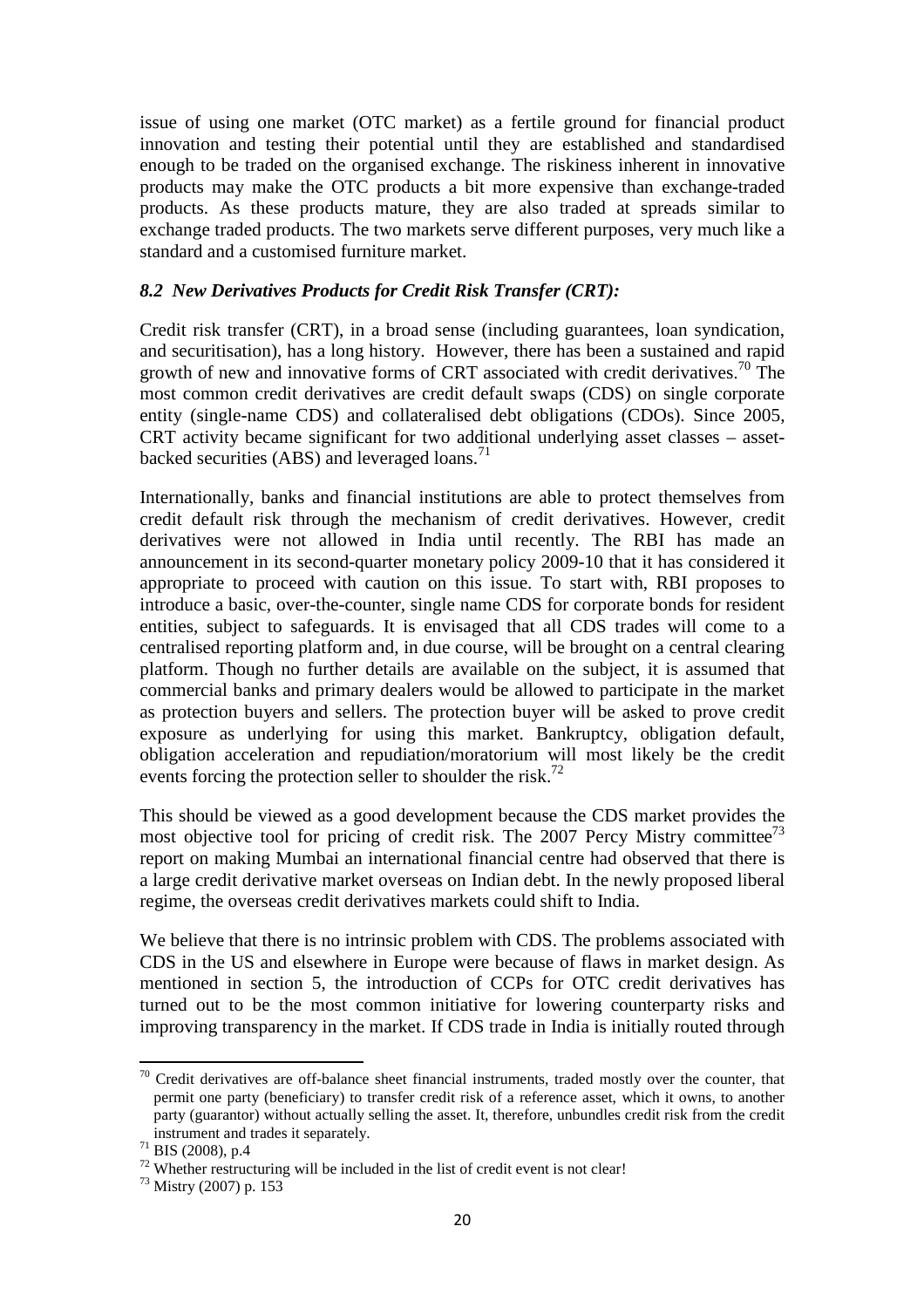a reporting platform and, later, if a CCP is allowed to perform the post-trade activities for CDS, many of the risks associated with it could be managed efficiently. Insisting on compliance with the ISDA master agreement would help accelerate the standardisation of the market.

There is a new and significant use of the CDS, which was pioneered by the German development bank called KfW. Through its creation of a securitisation platform (called PROMISE), the KfW has allowed banks that originate loans to small and medium-sized enterprises SMEs to sell the credit risk on their loans (without selling the loans) as CDS. The KfW pools the CDS of various originating banks and packages the same into credit linked notes (CLN) and sells these to the capital market through its securitisation platform called PROMISE. This allows capital market investor to buy the credit risk of the SME loans, freeing the originating bank from the risks and making it easier for them to provide SMEs access to credit.<sup>74</sup>

#### *8.3 Increased Off-Balance Sheet Exposure of Indian Banks*

The growth of derivatives as off-balance sheet (OBS) items of Indian Banks has been an area of concern for the RBI. The OBS exposure has increased significantly in recent years. The notional principal amount of OBS exposure increased from Rs.8,42,000 crore at the end of March 2002 (approximately \$181 billion at the exchange rate of Rs.46.6 to a US \$) to Rs.149,69,000 crore (approximately \$321 billion) at the end of March 2008. (See Table 4)

| <b>Item</b>                    | 2007-08     | $%$ of       | 2008-09     | $%$ of       | $\frac{6}{9}$ |
|--------------------------------|-------------|--------------|-------------|--------------|---------------|
|                                |             | <b>Total</b> |             | <b>Total</b> | <b>Change</b> |
|                                |             |              |             |              | $(Y-O-Y)$     |
| <b>Forward Exchange</b>        | 1,08,76,228 | 75.0%        | 79,15,211   | 74.2%        | $-27%$        |
| <b>Contracts</b>               | [251.4]     |              | [151.0]     |              |               |
| <b>Guarantees Given</b>        | 2,95,506    | 2.0%         | 4,17,064    | 3.9%         | 41%           |
|                                | [6.8]       |              | [8.0]       |              |               |
| Acceptances,                   | 33, 26, 853 | 22.9%        | 23,39,686   | 21.9%        | $-30\%$       |
| Endorsements, etc.             | [76.9]      |              | [76.9]      |              |               |
| <b>Total of all Contingent</b> | 1,44,98,587 | <b>100</b>   | 1,06,71,961 | 100          | $-26%$        |
| <b>Liabilities</b>             | [335.1]     |              | [203.6]     |              |               |

**Table 4: Off-Balance Sheet Exposure of Scheduled Commercial Banks in India\*** 

*\* Scheduled Commercial Banks (SCB) include the State Bank Group, Nationalised Banks, Other Public Sector Banks, Private Sector Banks and Foreign Banks Source: RBI: Report on Trend and Progress of Banking in India, 2008-09, p. 300* 

The spurt in OBS exposure is mainly because of derivatives, whose share accounts for three-fourth of the total. The derivatives portfolio has also undergone a change, with single currency IRS comprising 57 per cent of the total portfolio as of end-March 2008 from less than 15 per cent as oft end-March 2002.<sup>75</sup> It is interesting to note that foreign banks have the largest share (70 per cent as of end-March 2008) of OBS exposure of all SCBs. The forward contracts, where foreign banks and new private

 $\overline{a}$ 

<sup>&</sup>lt;sup>74</sup> For more details, refer to the website of the KfW Bank at: www.kfw.de/EN\_Home/Loan\_ Securitisation/ KfWs\_Securitisation\_Platform

<sup>75</sup> RBI, (2009), p.244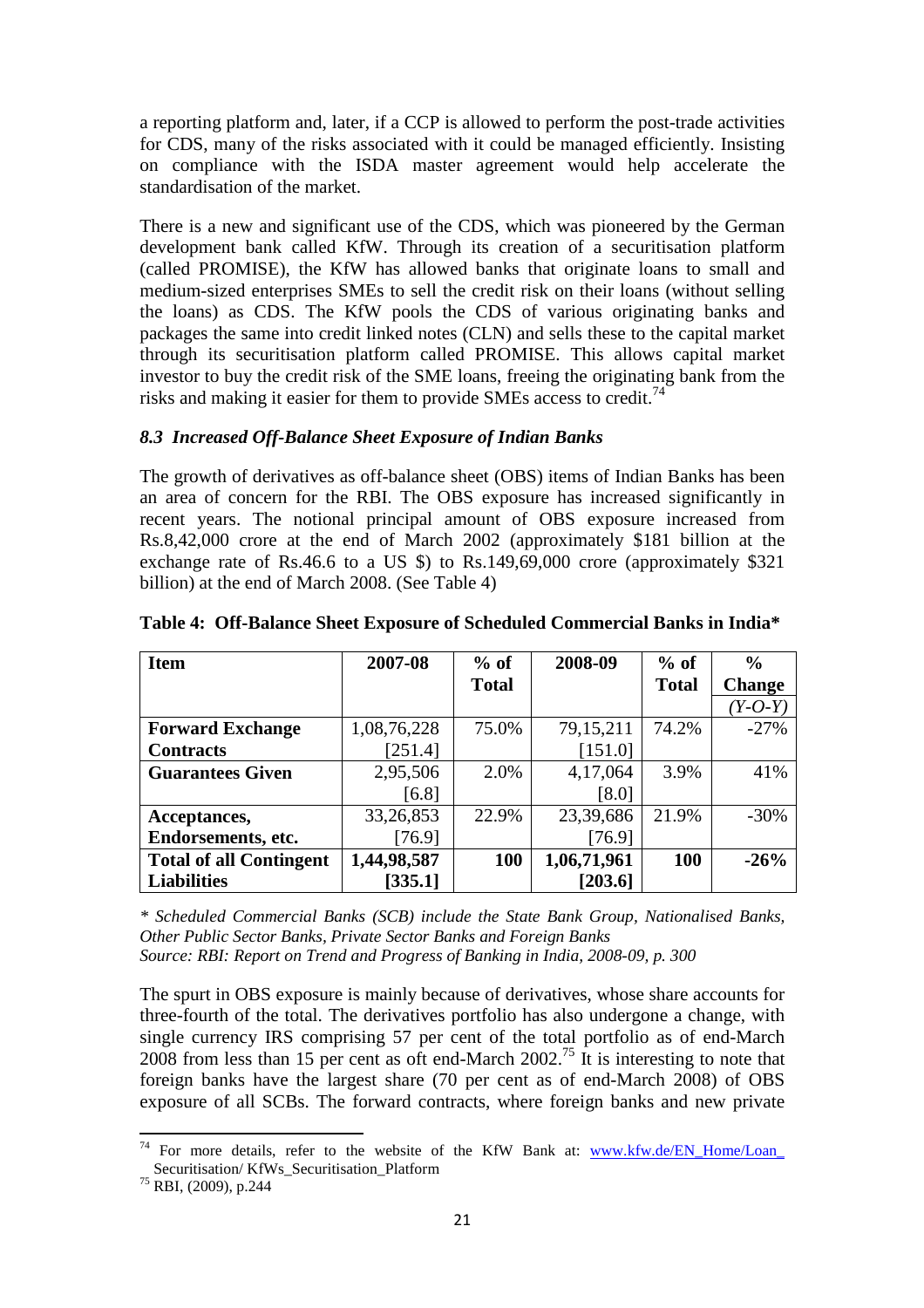banks were a counterparty, was 90 per cent of all forward contracts at the end of March 2008, reflecting the concentration in the OTC derivative market. Forward contracts declined by 27 per cent as of end-March 2009, reflecting a strengthening of the prudential regulations effected by RBI.

We conducted a detailed survey of the off-balance sheet activities of major SCBs in India to measure the participation of these banks during 2008 and 2009 in both the currency and interest rate derivatives markets for hedging and trading purposes.<sup>76</sup> We also tried to figure out the aggregated marked-to-market (MTM) position of these banks and their credit exposure in both markets at the end of March 2008 and 2009. Though the results of our survey do not give the total picture, it may be interpreted as representative of the behaviour of the major commercial banks in India. A summary of the data is given in Table 5:

|                                     |           |                |           | (US \$ million) |
|-------------------------------------|-----------|----------------|-----------|-----------------|
|                                     | 2009      | <b>Percent</b> | 2008      | Per cent        |
| (Notional principal amount)         |           |                |           |                 |
| <b>For Hedging</b>                  |           |                |           |                 |
| Currency derivatives                | 3593.63   | 18.0%          | 3299.48   | 20.9%           |
| Interest rate derivatives           | 16342.44  | 82%            | 12523.40  | 79%             |
| Total of Hedging (A)                | 19936.07  | 100%           | 15822.88  | 100%            |
| Hedging as a % of $(A + B)$         |           | 3%             |           | 2%              |
| <b>For Trading</b>                  |           |                |           |                 |
| Currency derivatives                | 225170.03 | 32.9%          | 113487.92 | 16.2%           |
| Interest rate derivatives           | 458400.26 | 67%            | 586120.30 | 84%             |
| <b>Total of Trading (B)</b>         | 683570.29 | 100%           | 699608.22 | 100%            |
| Trading as a % of $(A + B)$         |           | 97%            |           | 98%             |
| <b>Total of Hedging and trading</b> | 703506.36 |                | 715431.10 |                 |
| $(A+B)$                             |           |                |           |                 |
| <b>Marked to market positions</b>   |           |                |           |                 |
| Assets $(+)$                        |           |                |           |                 |
| Currency derivatives                | 7518.53   |                | 1618.37   |                 |
| Interest rate derivatives           | 2465.09   |                | 113.75    |                 |
| Liability $(-)$                     |           |                |           |                 |
| Currency derivatives                | 2646.60   |                | 8.47      |                 |
| Interest rate derivatives           | 2571.72   |                | 214.64    |                 |
| <b>Credit exposure</b>              |           |                |           |                 |
| Currency derivatives                | 21208.46  | 61%            | 9340.82   | 59%             |
| Interest rate derivatives           | 13400.02  | 39%            | 6393.99   | 41%             |
| <b>Total of Credit Exposure</b>     | 34608.48  |                | 15734.81  |                 |

#### **Table 5: Participation of SCBs in the Indian Derivatives Market**

*Source: Annual Reports of 15 Scheduled Commercial Banks* 

 $76$  The off-balance sheet records of following 15 banks (given in alphabetical order) were included in the survey: Axis Bank, Bank of India, BNP Paribas, DBS, Deutsche Bank, Federal Bank, HDFC Bank, HSBC, ICICI Bank, IDBI, Indusind Bank, Karnataka Bank, Kotak Mahindra Bank, State Bank of India, Yes Bank. The inclusion of these banks in the survey depended upon the availability of their off-balance sheet details on the web.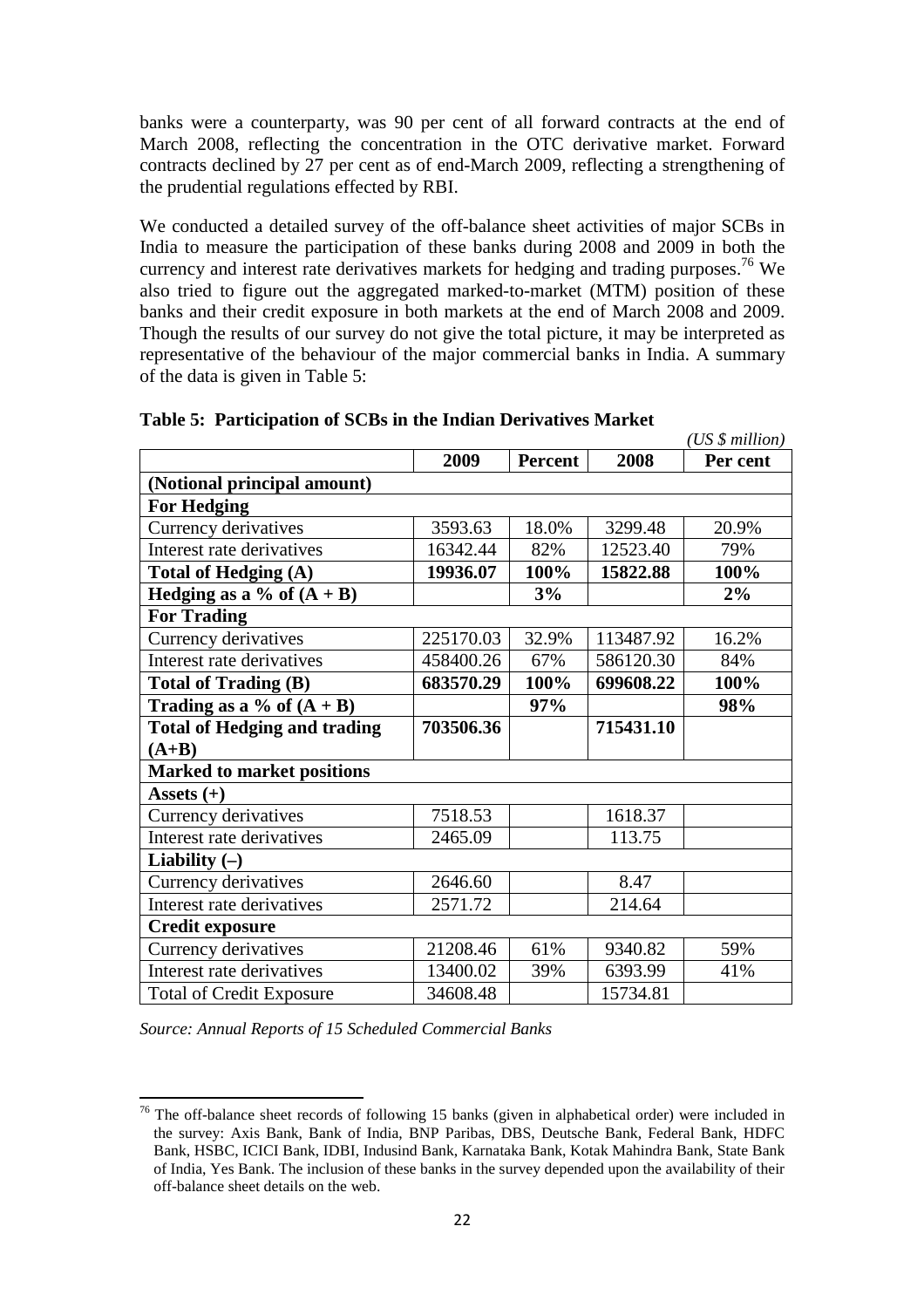The following conclusions were drawn about the off-balance sheet exposure of the SCBs:

- (i) Over 97 per cent of the notional amounts assigned to derivatives in the OBS was for trading and not for hedging. Two-thirds of the notional amount in the category of trading activities in 2009 (and over three-fourth in 2008) was for trading in interest rate derivatives. The rest was accounted for by currency derivatives. The dominance of trading has a clear and positive impact on aggregate market liquidity. However, this should not negatively impact hedging activities in OTC markets.
- (ii) In the category of hedging activities, banks again had a larger participation in interest rate derivatives; about 80 per cent of total hedging activities in the derivatives markets were again in the interest rate derivatives market. This conforms to bankers' need for asset and liability management (ALM).
- (iii) Gross market values of the derivatives, showing the total replacement cost (obtained by "marking to market") of all contracts, had a larger positive value in currency derivatives than in interest rate derivatives.
- (iv) Currency derivatives seem to have contributed more to the credit exposure of banks, making these derivatives riskier from a credit risk perspective.<sup>77</sup>
- (v) The survey does not reveal what part of the total derivatives business is OTC and which kind of derivatives business is more profitable. Only the State Bank of India mentions that all of its derivatives business is OTC in nature.<sup>78</sup>

The growth of derivatives in the OBS business of SCBs is likely to be managed by an accompanying regulatory and supervisory framework, both at the national and international levels. In December 2009, the Basel Committee on Banking Supervision (BCBS) issued consultative proposals for strengthening the resilience of the banking sector. One of the consultative proposals is that the risk coverage of the capital framework will be strengthened. In addition to the trading book and securitisation<sup>79</sup> reforms announced in July 2009, the Committee is proposing to strengthen the capital requirements for counterparty credit risk exposures arising from derivatives, repos, and securities financing activities. These enhancements will strengthen the resilience of individual banking institutions and reduce the risk of shocks being transmitted from one institution to the next through the derivatives and financing channels. The strengthened counterparty capital requirements may also increase incentives to move OTC derivatives exposure to central counterparties and exchanges.

<sup>(</sup>ii) an amount for potential future changes in credit exposure calculated on the basis of the total notional principal amount of the contract multiplied by the following credit conversion factors according to the residual maturity of the contract :

| Residual Maturity  |                        | Conversion Factor to be applied on Notional Principal Amount |  |  |
|--------------------|------------------------|--------------------------------------------------------------|--|--|
|                    | Interest Rate Contract | <b>Exchange Rate Contract</b>                                |  |  |
| Less than one year | Nil                    | $1.0\%$                                                      |  |  |
| One year and over  | $0.5\%$                | 5.0 %                                                        |  |  |

<sup>78</sup> State Bank of India(2008-09), p. 136

 $77$  In order to calculate the credit exposure equivalent of off-balance sheet interest rate and exchange rate instruments under current exposure method, an FI would sum:

<sup>(</sup>i) the total replacement cost (obtained by "marking to market") of all its contracts with positive value (i.e., when the FI has to receive money from the counterparty), and

 $79$  Securitisation laws in India do not allow Indian banks to 'originate to distribute' as in the US. This has considerably reduced Indian banks' activities in securitising loans and related moral hazards.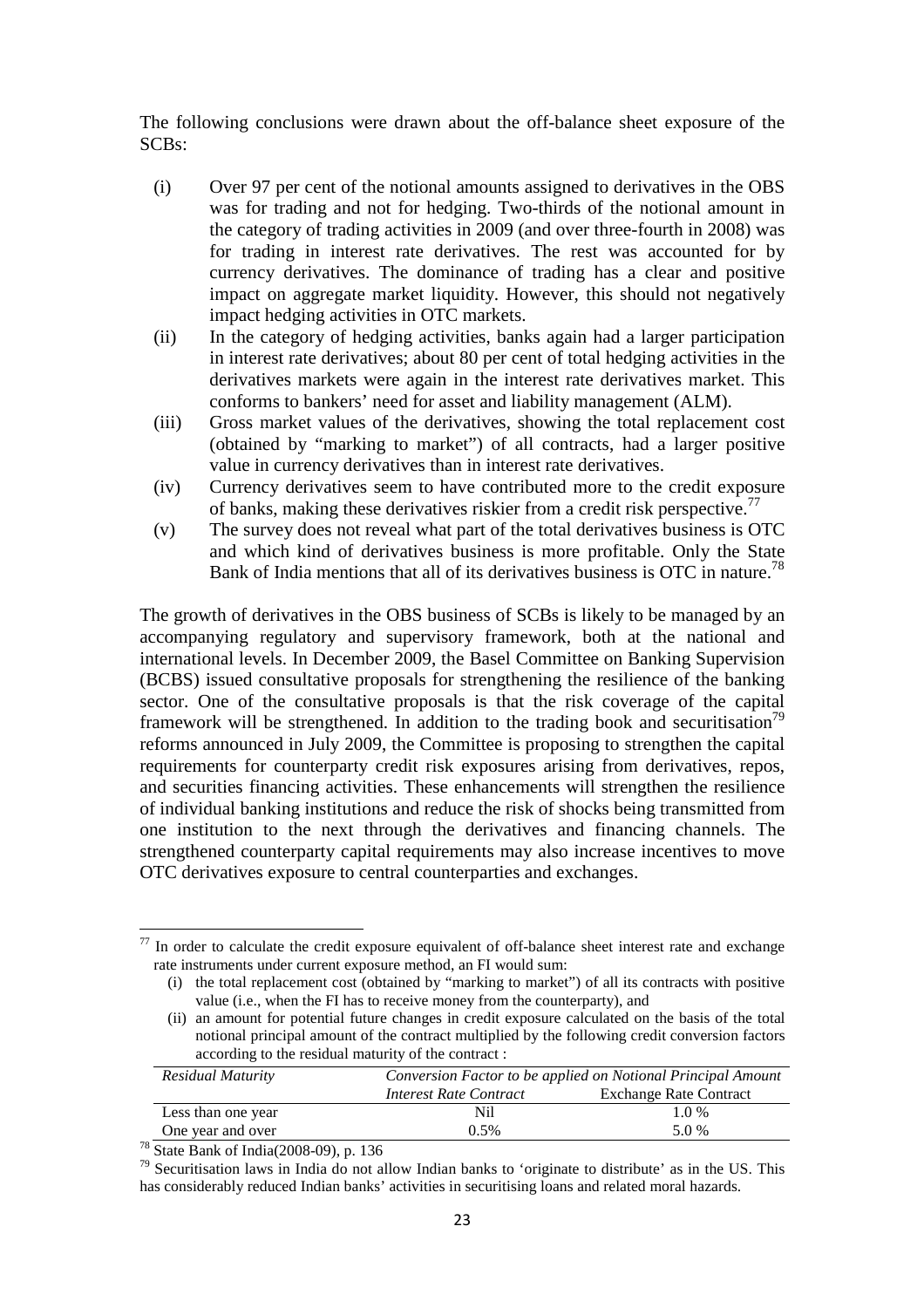However, some studies suggest that changes in capital regulation had no consistent impact on the adoption of off-balance sheet products. $80$  The attractiveness of the OTC business is guided more by a "high-return" motive and is not deterred by the low capital charge on it. Evidently, the routing of the trade and settlement process of the OTC derivatives component of OBS business through centralised clearing may be more effective. This would impart more transparency to the market as well.

#### *8.4 Strengthening the Centralised Clearing Parties:*

As mentioned in section 6.2, CCIL, which started functioning in 2002, is the *only* centralised clearing party for trade processing and settlement services in India. It currently provides a guaranteed settlement facility for government securities trading, clearing of collateralised borrowing and lending obligations (CBLO), guaranteed settlement of foreign exchange trading, and settlement of all IRS. Though the concentration of business relating to money, securities and forex markets with the CCIL helps in pooling risks and reducing the overall transactions costs for the system, the CFSA report opined that the concentration of such a wide spectrum of activities leads to concentration of risks in one entity.<sup>81</sup> The report feared that the inadequacy of their risk management can have system-wide implications, which could be more destabilising than the decentralised systems. Concentration can also lead to a "moral hazard" problem if the central counterparty is considered "too big to fail".

We believe that, given the systemic significance of CCPs and the existing concentration of activities in CCIL, the time has come to allow competition in posttrade clearing and settlement of OTC derivatives. Very much like in the market for foreign currency futures, where National Stock Exchange (NSE) and MCX compete as organised exchange-based CCPs, one should start thinking about new infrastructure in OTC derivatives. The entry of one or two more CCPs in the business of post-trade clearing and settlement may bring with it the advantages of operational efficiency and, at the same time, reduce the concentration of risk.<sup>82</sup>

Another measure that could contribute to the strengthening of CCPs relates to increasing liquidity requirements of CCIL. As part of its operations, CCIL sometimes experiences intra-day liquidity shortfalls. To tide over the intra-day liquidity requirements, CCIL has availed of a dedicated line of credit from a few commercial banks. We are endorsing the demand of the CFSA for the grant of a limited purpose banking license, which will enable CCIL to avail of a repo window with another bank or from the RBI to meet the need for additional liquidity. In a recent research paper, <sup>83</sup> Professor Ashima Goyal notes that clearing houses require cash reserves. She believes that OTC users normally pledge assets and not cash in swap deals, and are resisting

<sup>80</sup> Ghosh (2003), p. 4

<sup>81</sup> CFSA (2009), p.272

<sup>&</sup>lt;sup>82</sup> Divergent views exist on the benefits of competition between and amongst CCPs. Even in the developed countries, experience suggests that the multiple CCPs model does not provide margin efficiency and, in fact, increases the operational cost for members. Such countries are seeking to achieve margin efficiency through interoperability. The regulators have tried to encourage interoperability in the last few years to ensure that the mergers do not go beyond the national level so that supervision remains efficient. However, interoperability created or had the potential to create another monster of one CCP having huge exposure toanother CCP leading to the possibility of spread of systemic risk from one geographic location to another in case of failure.

<sup>83</sup> Goyal (2009), p.13.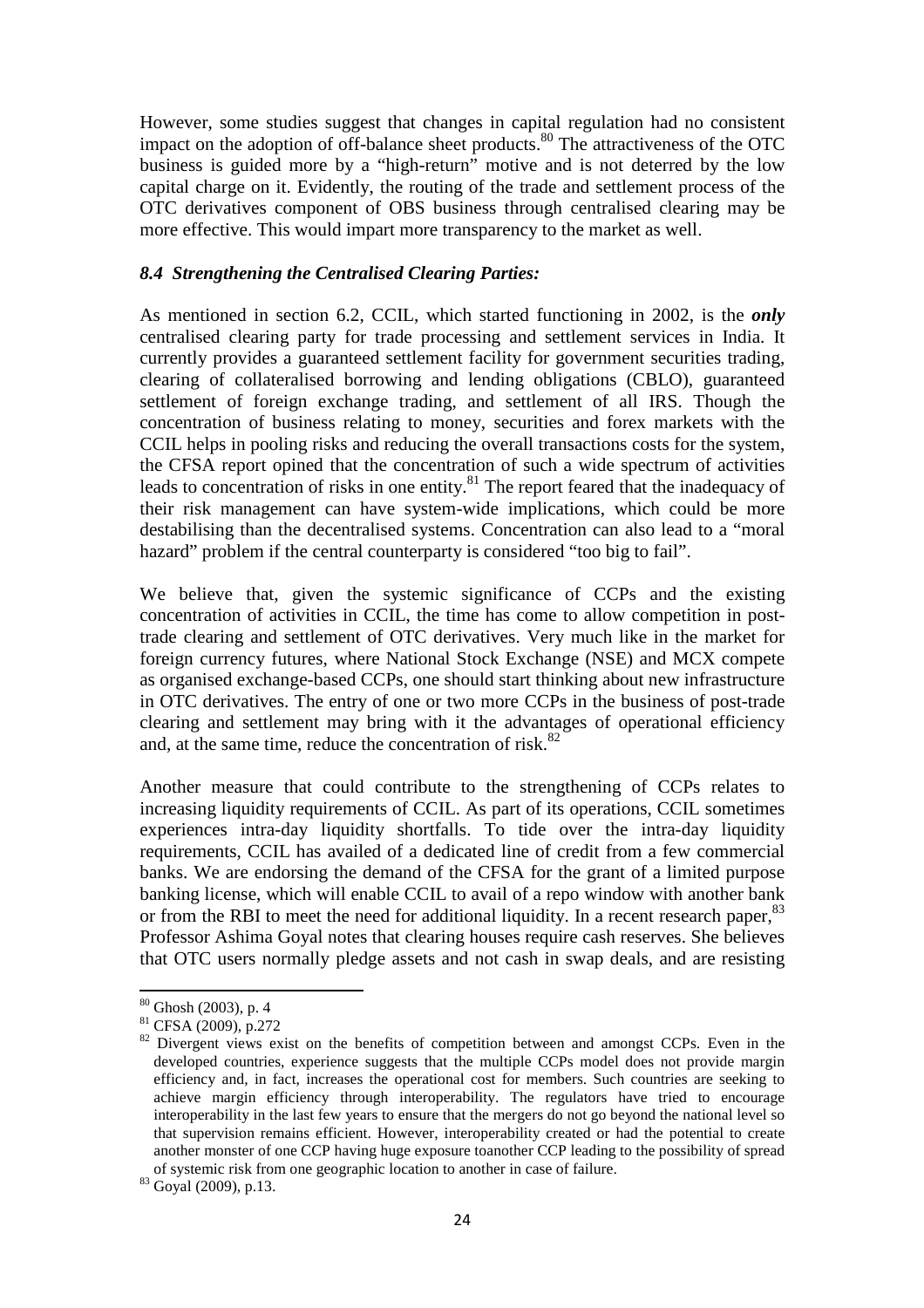additional cost. She suggests that alternative credit arrangements could be developed with members of clearing houses.

#### **9. Summary and Conclusions:**

The present work is a country study of the regulatory framework of the Indian OTC derivatives markets. The research work analyses the present market structure and reflects upon the regulatory initiatives taken by the Reserve Bank of India towards better surveillance of OTC markets. In addition to that, the research work focuses on four open issues impacting the stability and development of the market.

The major findings of the study are the following:

- (i) The notional value of OTC contracts is not a true measure of risk. It is the gross market value, measuring the cost of replacing all existing contracts, which shows market risk. However, for analysing the payment flows at risk, a still better measure is the gross credit exposure, which shows the aggregated market value of OTC contracts after bilateral netting has been completed.
- (ii) In the Indian context, the OTC derivatives markets are well regulated by the central bank. The RBI has legalised OTC derivatives trading, where at least one of the parties in a transaction is a regulated entity. RBI allows financial institutions to use derivatives for their own balance sheet management and non-financial firms to use derivatives for hedging their exposures. A centralised counter party, called CCIL, is entrusted with the job of engaging in the OTC derivatives market as a reporting platform and a clearing agency for post-trading settlements. The CCP approach offers a unique model for automatic surveillance of the OTC exposure. Recently, the guarantee offered by CCIL on some OTC products has gone a long way in reducing the capital requirements for the banks.
- (iii) A review of the market structure reveals that interest rate swaps (in the category of interest rate derivatives) and foreign currency forwards (in the category of foreign currency derivatives) occupy dominant positions in the Indian OTC derivatives markets. The market for IRS is primarily an overnight market and products of tenure longer than overnight have not become popular because of the absence of a vibrant inter-bank term money market. The dominance of foreign banks is an important characteristic of this market. The market for foreign currency forwards is basically a rupeedollar forward market, where CCIL provides guaranteed settlement of the forward trades. There is also an off-shore NDF market in rupee-dollar forwards.
- (iv) For better surveillance of the OTC markets, we propose strengthening of the CCP approach. However, at present, India has only one institution for the purpose. This has created concerns relating to concentration risk. The entry of one or two new CCPs for post-trade clearing and settlement should ensure competition and bring in the advantages of operational efficiency.
- (v) For further development of the OTC markets in India, introducing new derivative products for credit risk transfer will be a positive step. In concrete terms, this would mean introducing credit default swaps. The problems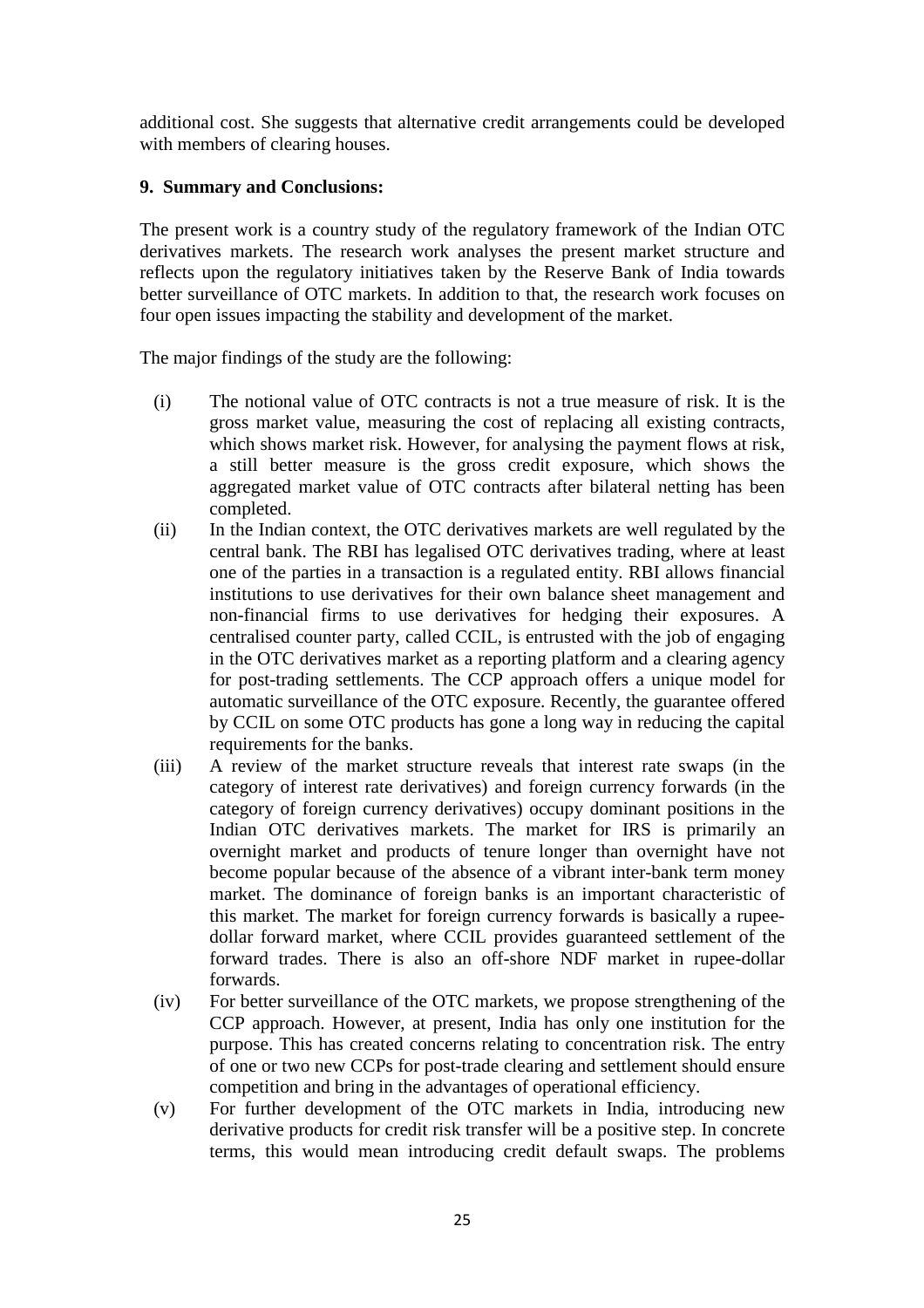#### associated with these instruments could be reduced by routing them through a reporting platform and using a CCP for trade clearance and settlement.

In conclusion, the Indian OTC derivatives market did not contribute, directly or indirectly, to the global financial crisis. The policy implication of our research is that, unlike the new regulatory initiatives in the United States and European Union towards more regulation of the OTC derivatives markets, Indian OTC markets are reasonably well regulated. Knowing the functional value of OTC derivatives markets in the Indian financial system, there is no need for new moves to tighten the regulatory rope. Instead, what we need is a concerted effort towards increased disclosure, more transparency and more standardisation.

More research is needed to analyse the contribution of the OTC derivatives markets in improving financial market efficiency. It is still not very clear how far the Indian OTC derivatives markets have helped in price discovery in the spot markets. The anecdotal evidence seems to suggest that the impact of OTC market prices on price-finding in the spot market has been weak. Additional research is also needed on the ease of arbitrage between exchange-traded and OTC-traded derivative products for cost effectiveness by financial and non-financial institutions.

Additional analysis is also called for to provide a separate assessment of credit, market, liquidity and funding risks inherent in the OTC derivatives markets. This would demand detailed research about the tools for measuring these risks, analysing their impact and proposing remedial solutions. Depending upon the availability of data, some statistical analysis of the sensitivity of bank performance as a function of OTC market participation may provide useful information.

The evidence on corporate use of the OTC derivatives market for hedging real and/or potential exposure is also limited. Given the increased use of international financial markets by the Indian corporate sector for trade financing, external commercial borrowing and foreign direct investment, we should encourage the use of OTC derivatives markets for hedging the potential exposure of the corporate sector. This will be an important step in the right direction.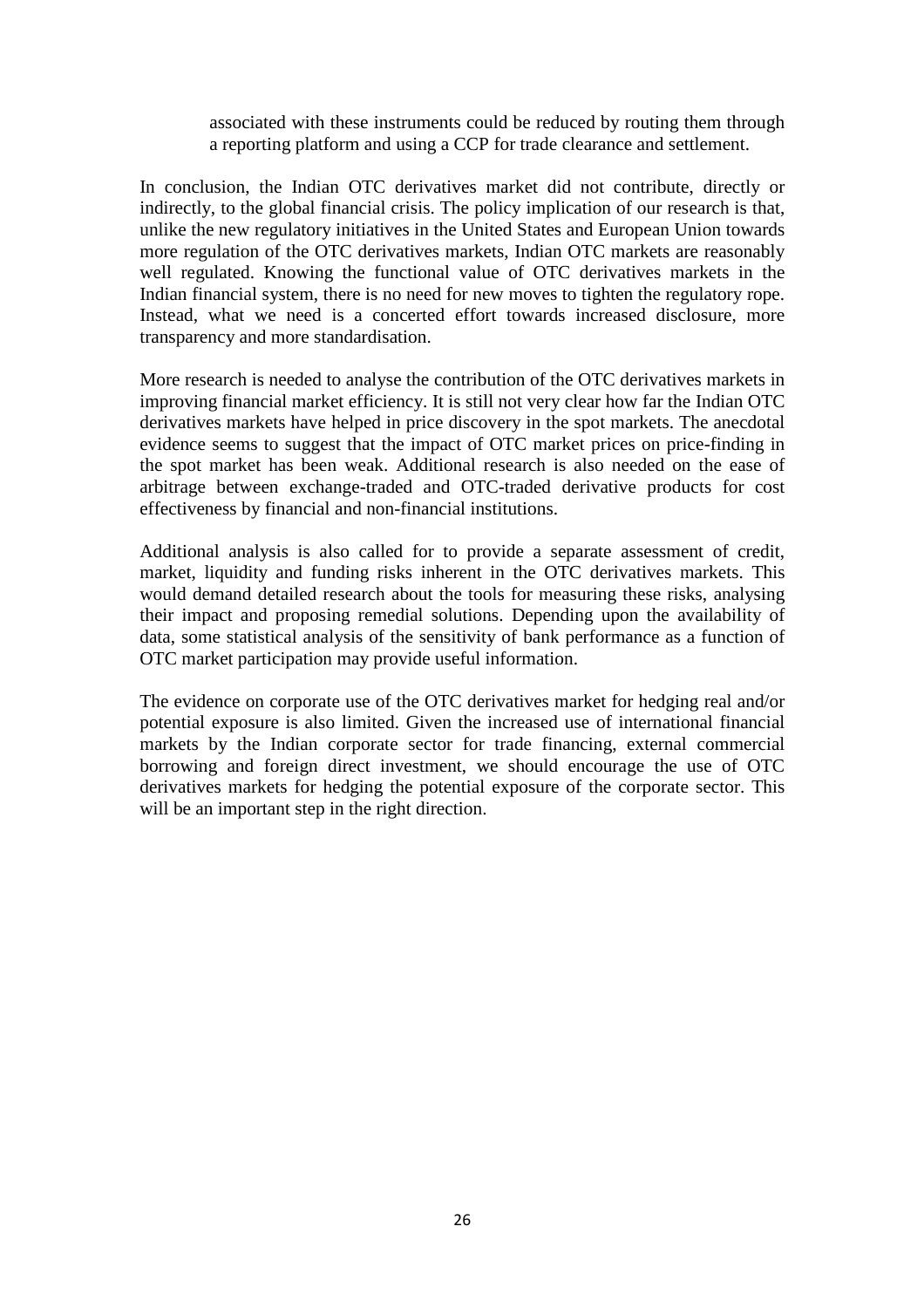#### **Selected Bibliography**

- Allen, F & Gale, D 2006, 'Systemic Risk and Regulation', in M Carey & RM Stulz (eds), *The Risks of Financial Institutions*, University of Chicago Press, pp. 341-75.
- Allen, F & Carletti E, (2006), 'Credit Risk Transfer and Contagion', *Journal of Monetary Economics*, vol. 53, pp. 89-111.
- Bank for International Settlements (2007), *Triennial and Semiannual Surveys on Positions in the Global Over-the-Counter Derivatives Markets at end-June, 2007*, November, Monetary and Economic Department.
- Bank for International Settlements (2008), *Regular OTC Derivatives Market Statistics: The Global OTC Derivatives Market at end-June 2008,* Bank for International Settlements, <http://www.bis.org/publ/otc\_hy0811.htm>
- Bank for International Settlements (2008), *Credit Risk Transfer: Developments from 2005 to 2007*, July, Joint Forum of Basel Committee on Banking Supervision, International Organisation of Securities Commissions & International Association of Insurance Supervisors.
- Bank for International Settlements (2009), *Regular OTC Derivatives Market Statistics: The Global OTC Derivatives Market at end-December 2009,* Bank for International Settlements, <http://www.bis.org/publ/otc\_hy0905.htm>
- Clearing Corporation of India Ltd. 2009, *Fact Book 2009,* CCIL.
- Clearing Corporation of India Ltd. 2009, *Rakshitra*, November, CCIL.
- Clearing Corporation of India Ltd. 2009, *Guaranteed Settlement of Forex Trades from the Trade Date*, notification no. CCIL/FX-FF/09/19, 5 November 2009.
- Cecchetti, SG, Gynthelberg, J & Hollanders, M 2009, 'Central Counterparties for Over-the-Counter Derivatives', *BIS Quarterly Review*, September, Bank for International Settlements, pp. 45-58.
- Davies, S 2008, 'Cross-border Derivatives Exposure: How Global are Derivatives Markets', *Proceedings of the IFC Conference on Measuring Financial Innovation and its Impact, Basel, 26-27 August 2008*, pp.159-164.
- European Central Bank 2009, *OTC Derivatives and Post-trading Infrastructure*, ECB, <www.ecb.int/pub/pdf/other/overthecounterderivatives200909en.pdf>
- Financial Stability Forum 2008, *Report of the Financial Stability Forum on Enhancing Market and Institutional Resilience,* FSB, <http://www.financialstabilityboard.org/press/pr\_081009f.pdf>
- Ghosh, S 2003, *Off-balance Sheet Activities in Banking: Theory and Indian Experience*, MPRA Paper from University Library of Munich, Germany.
- Goderis, B, Marsh, I, Castello, J & Wagner, W 2006, *Bank Behaviour with Access to Credit Risk Transfer Markets,* Working Paper, Cass Business School.
- Goyal, A 2009, 'Regulatory Structure: Development and Financial Stability', paper presented at the InWent/ICRIER Conference on "South Asian Financial System at Crossroads: Promoting Stability and Growth", New Delhi, India, 11 November 2009.
- Goyal, A, Nair, R.A. & Samantarya, A 2009, *Monetary Policy, Forex Markets, and Feedback under Uncertainty in an Opening Economy,* Development Research Group: Study No. 32, Department of Economic Analysis and Policy, RBI.
- IDFC SSKI 2009, *Indian Exchanges: the Final Countdown*, IDFC SSKI Securities Ltd.
- International Swaps and Derivatives Association, 2009, *ISDA Margin Survey,* International Swaps and Derivatives Association.
- IOSCO 1996b, *International Regulation of Derivatives Markets, Products and Financial Intermediaries,* December 1996, International Organisation of Securities Commissions.
- Jones, L 2009, *Current Issues Affecting the OTC Derivatives Market and its Importance to London,* April, City of London.
- Kochhar, K & Kramer, CF 2009, *India: Managing Financial Globalization and Growth,* BS Books.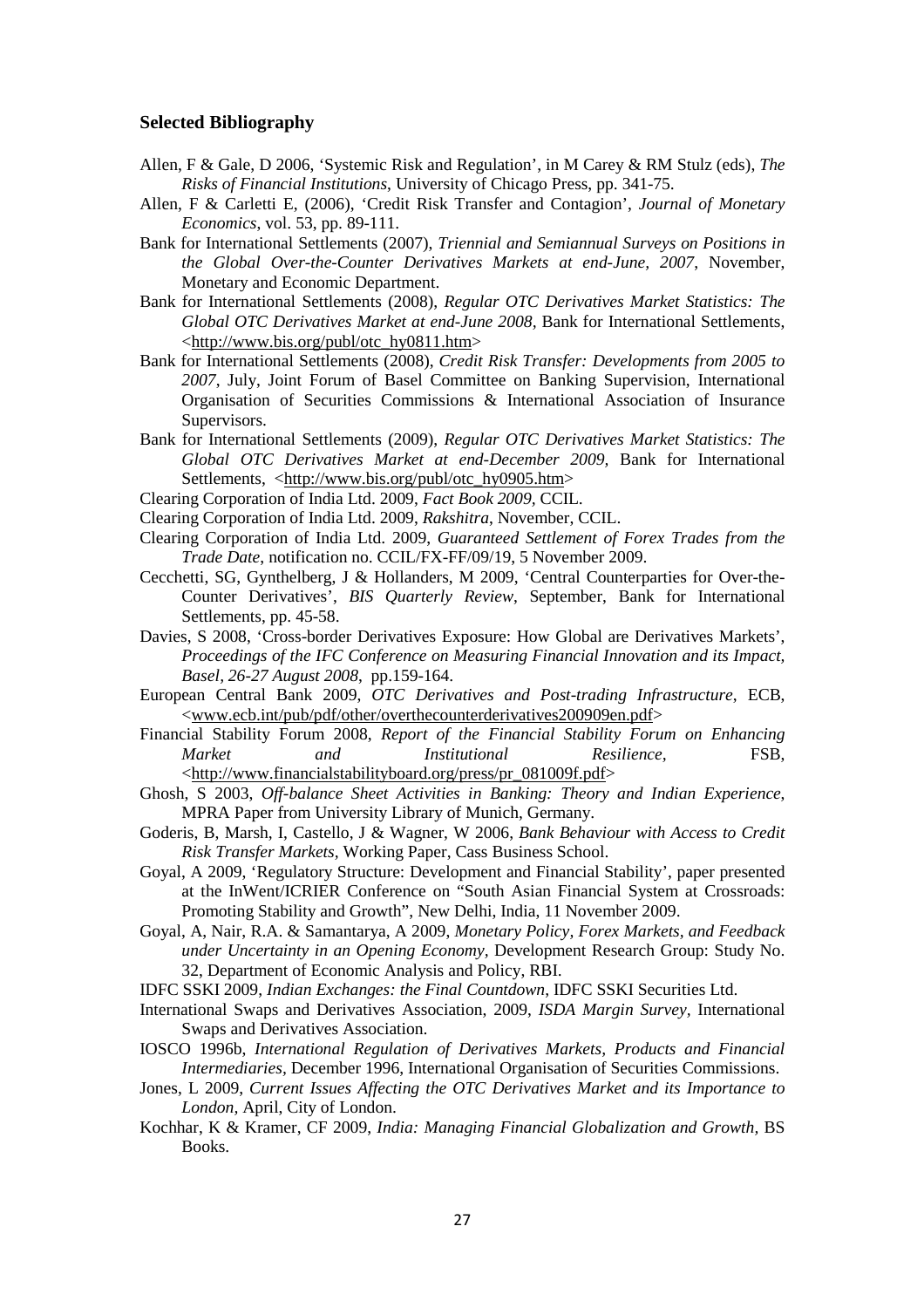Kothari, V 2005, *Credit Derivatives: Their Relevance to India and China,* in Guest Column of IIM Calcutta, <www.iimcal.ac.in/community/finClub/Guest.html>

- Kshitij Consultancy Services 2008, *Difference between Exchange-traded Futures and OTCtraded Forwards,* viewed 8 August 2008, <www.kshitij.com>
- Lingareddy, T 2009, 'Foreign Exchange Markets in India: Futures vs. Forward Trading', *Rakshitra*, August, pp. 5-10.
- Mistry 2007, *Mumbai: An International Financial Centre*, Ministry of Finance, Government of India.
- O'Hara, Maureen 1995, *Market Microstructure Theory*, Blackwell, Oxford.
- Pasricha, GK 2009, *When a Currency Futures Market Dominates a Currency Forward Market,* Blog on the website of Ajay Shah, 25 November 2009,
- Reserve Bank of India 2003, *Report of the Working Group on Introduction of Credit Derivatives in India*, March, RBI.
- Reserve Bank of India 2003a, *Exchange Traded Interest Rate Derivatives in India, Consultative Document*, Group on Secondary Market Risk Management, Securities and Exchange Board of India.
- Reserve Bank of India 2003b, Group on Rupee Interest Rate Derivatives, RBI, (Chairman: G Padmanabhan)
- Reserve Bank of India 2003c, Working Group on Over-the-Counter Rupee Derivatives, RBI, (Chairman: Jaspal Bindra)
- Reserve Bank of India 2007, *Report on Oversight of Payment Systems in India*, Government of India.
- Reserve Bank of India 2007, *Comprehensive Guidelines on Derivatives*, viewed on  $10<sup>th</sup>$ December, 2009 <http://rbidocs.rbi.org.in/rdocs/content/ PDFs/76927.pdf>
- Reserve Bank of India 2007, 'Foreign Exchange Markets', *Report on Currency and Finance*,  $24<sup>th</sup>$  May, RBI, pp.211-257.
- Reserve Bank of India 2009, 'Development and Regulation of Financial Markets', *Annual Report 2008-09.*
- Reserve Bank of India 2009, *Report on Trend and Progress of Banking in India 2008-09*, Government of India.
- Reserve Bank of India 2009, *Financial Stability Report*, Government of India.
- RBI (2009). "India's Financial Sector: An Assessment" Committee on Financial Sector Assessment
- Reddy, YV 2009, *India and the Global Financial Crisis,* Orient Black Swan.
- Roy 2009, *Guarantees set to boost derivatives trading volume,* <http://www.livemint.com/2009/07/07211133/Guarantees-set-to-boost-deriva.html>
- Rudek, W 2008, 'The Possibilities and Limitations of Derivatives Statistics Collected by Central Banks', *Proceedings of the IFC Conference on "Measuring Financial Innovation and its Impact", Basel, 26-27th August 2008,* pp. 44-48.
- Saksena, S 2003, 'Legal aspects of derivatives trading in India', in Susan Thomas (ed.), *Derivatives Markets in India*, Tata McGraw-Hill Publishing Company Limited
- Sarkar, Asani 2006, 'Indian Derivatives Markets', in Kaushik Basu (ed.), *The Oxford Companion to Economics in India*, Oxford University Press
- Shah, A, Thomas, S & Gorham, M 2008, *India's Financial Markets,* Elsevier.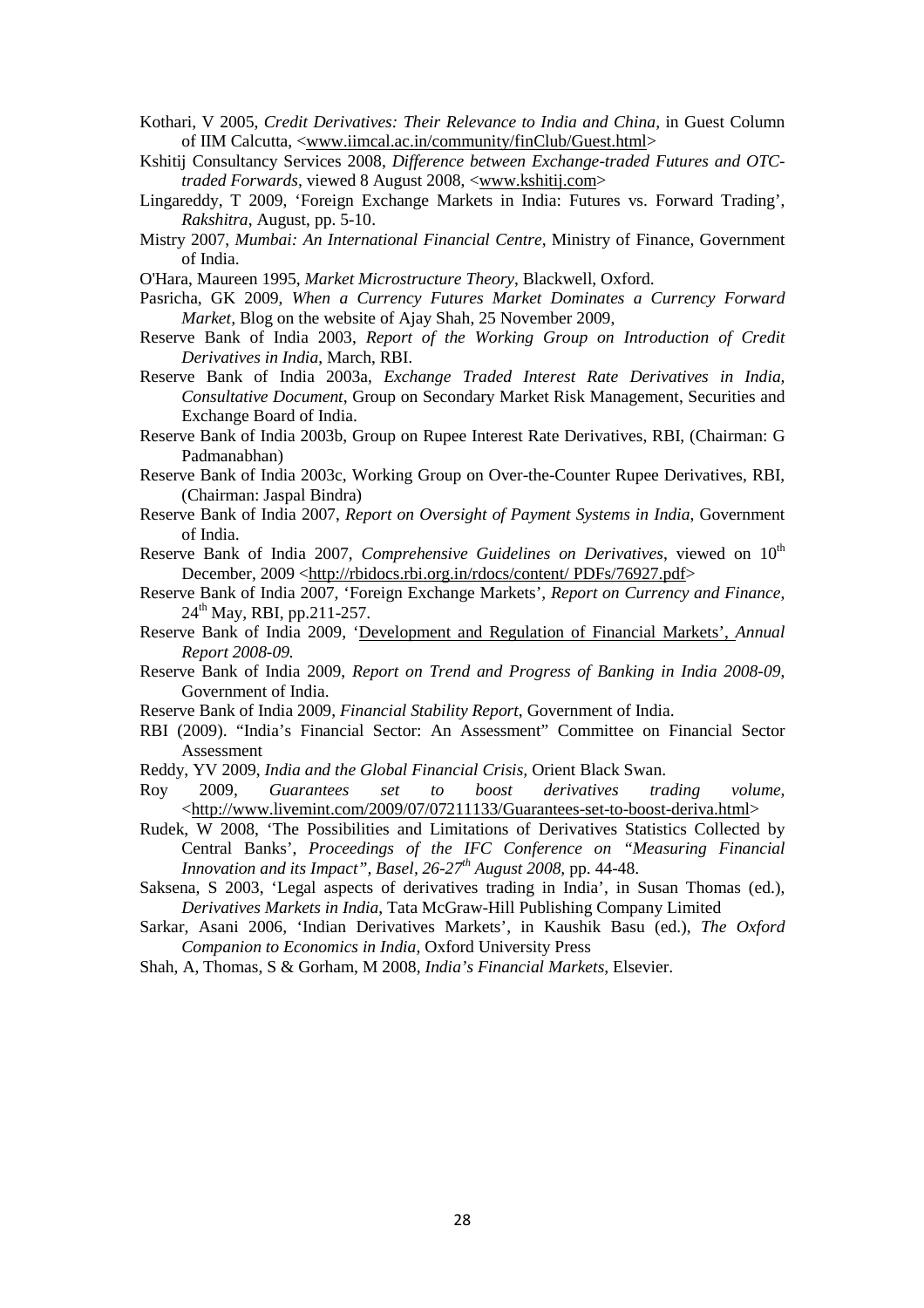## **Appendix I: Difference between Exchange-traded Futures and OTC-traded Forwards**

| <b>Forwards</b>                                                                                                                                                    | <b>Futures</b>                                                                                                                                                                             |
|--------------------------------------------------------------------------------------------------------------------------------------------------------------------|--------------------------------------------------------------------------------------------------------------------------------------------------------------------------------------------|
| Traded in the OTC (over the counter)<br>or Interbank market, with buyer/ seller<br>bearing mutual counterparty risk.                                               | Traded on Exchanges, with the Exchange<br>bearing counterparty risk with respect to the<br>buyer/seller.                                                                                   |
| Can have any maturity date,<br>customised to the requirement of the<br>Buyer.                                                                                      | Has fixed maturity dates. In the case of<br>dollar-rupee futures, the maturity dates will<br>be the last working day of a calendar month,<br>going out to 12 months.                       |
| Can be for any amount, customised to<br>the requirement of the Buyer.                                                                                              | Lot size is fixed. Transactions can be in<br>multiples of the fixed lot size, not in broken/<br>odd amounts.                                                                               |
| The Forward Rate = Spot Rate +<br>Forward Difference, where Forward<br>Difference $\ll 0$ .                                                                        | The Futures Rate = $Spot Rate + Forward$<br>Difference, where Forward Difference $\langle 0 \rangle$                                                                                       |
| In case of USD-INR, the forward rate<br>is quoted as X INR per 1 USD. For<br>example, the current Forward Rate for<br>31-Aug-08 is 42.3350 INR per USD 1.          | Some clarity is needed on this, but our<br>understanding, so far, is that for dollar-<br>rupee futures, the futures rate will also be<br>quoted in the same manner as the Forward<br>Rate. |
| No margin requirement                                                                                                                                              | Margin required                                                                                                                                                                            |
| Avowedly non-speculative for<br>corporates in the Indian context,<br>because trades (hedges) can be done<br>only against and to the extent of actual<br>exposures. | Fully speculative, because the contracts will<br>be cash-settled on expiry. No delivery of<br>dollars can either be taken or given.                                                        |
| Account for, by far, the lion's share of<br>the market volume. Estimates range<br>from 80-95%.                                                                     | Accounts for a small part of the total market<br>volume, with estimates ranging from 5-<br>20%.                                                                                            |
| Client (corporate) trades/ hedges with a<br>bank.                                                                                                                  | Client will trade/ hedge with a broker who<br>is a member of the exchange.                                                                                                                 |

*Source: Kshitij Consultancy Services (2008)*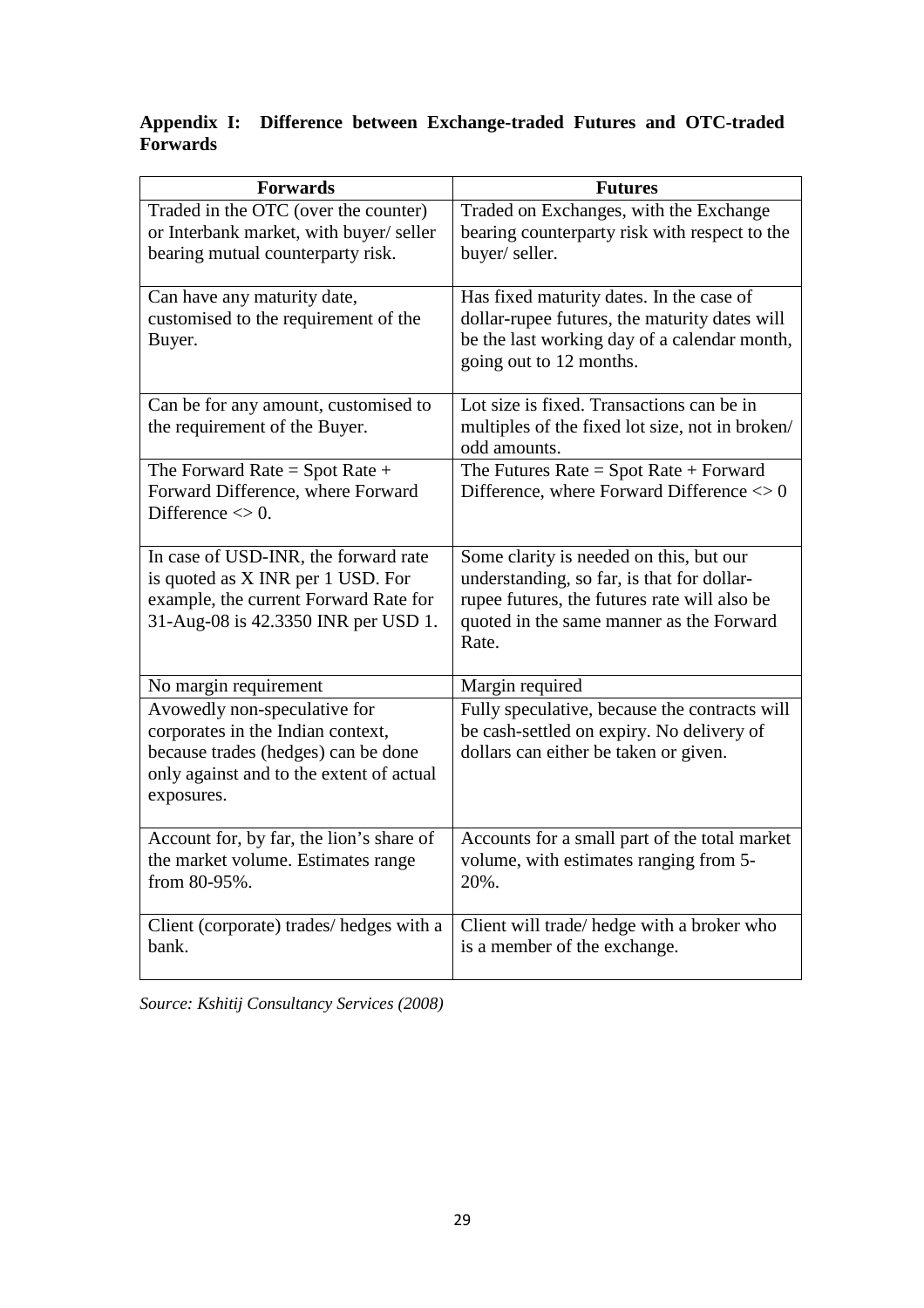## **LATEST ICRIER'S WORKING PAPERS**

| NO. | TITLE                                                                                                                                                             | <b>AUTHOR</b>                                                                                                                                                | <b>YEAR</b>              |
|-----|-------------------------------------------------------------------------------------------------------------------------------------------------------------------|--------------------------------------------------------------------------------------------------------------------------------------------------------------|--------------------------|
| 247 | DRIVERS OF ACADEMIC RESEARCH<br>AND PATENTING IN INDIA:<br><b>ECONOMETRIC ESTIMATION OF THE</b><br><b>RESEARCH PRODUCTION FUNCTION</b>                            | <b>AMIT SHOVON RAY</b><br><b>SABYASACHI SAHA</b>                                                                                                             | <b>APRIL 2010</b>        |
| 246 | <b>SOCIO-ECONOMIC IMPACT OF</b><br><b>MOBILE PHONES ON INDIAN</b><br><b>AGRICULTURE</b>                                                                           | <b>SURABHI MITTAL</b><br><b>SANJAY GANDHI</b><br><b>GAURAV TRIPATHI</b>                                                                                      | <b>FEBRUARY</b><br>2010  |
| 245 | <b>INDIA-JAPAN INVESTMENT</b><br><b>RELATIONS: TRENDS &amp; PROSPECTS</b>                                                                                         | <b>GEETHANJALI NATARAJ</b>                                                                                                                                   | <b>JANUARY</b><br>2010   |
| 244 | PATENTING PUBLIC-FUNDED<br><b>RESEARCH FOR TECHNOLOGY</b><br><b>TRANSFER: A CONCEPTUAL-</b><br><b>EMPIRICAL SYNTHESIS OF US</b><br>EVIDENCE AND LESSONS FOR INDIA | <b>AMIT SHOVON RAY</b><br><b>SABYASACHI SAHA</b>                                                                                                             | <b>JANUARY</b><br>2010   |
| 243 | <b>JAPAN'S FOREIGN DIRECT</b><br><b>INVESTMENT EXPERIENCES IN</b><br><b>INDIA: LESSONS LEARNT FROM</b><br><b>FIRM LEVEL SURVEYS</b>                               | <b>SRABANI ROY</b><br><b>CHOUDHURY</b>                                                                                                                       | <b>DECEMBER</b><br>2009  |
| 242 | <b>INDIA-KOREA TRADE AND</b><br><b>INVESTMENT RELATIONS</b>                                                                                                       | <b>PRAVAKAR SAHOO</b><br><b>DURGESH KUMAR RAI</b><br><b>RAJIV KUMAR</b>                                                                                      | <b>DECEMBER</b><br>2009  |
| 241 | THE STATE OF THE INDIAN<br><b>ECONOMY 2009-10</b>                                                                                                                 | <b>MATHEW JOSEPH</b><br><b>KARAN SINGH</b><br>PANKAJ VASHISHT<br><b>DONY ALEX</b><br><b>ALAMURU SOUMYA</b><br><b>RITIKA TEWARI</b><br><b>RITWIK BANERJEE</b> | <b>OCTOBER</b><br>2009   |
| 240 | FOOD SECURITY IN SOUTH ASIA:<br><b>ISSUES AND OPPORTUNITIES</b>                                                                                                   | <b>SURABHI MITTAL</b><br><b>DEEPTI SETHI</b>                                                                                                                 | <b>SEPTEMBER</b><br>2009 |
| 239 | <b>AGGREGATE PRODUCTIVITY</b><br><b>GROWTH IN INDIAN</b><br><b>MANUFACTURING: AN APPLICATION</b><br>OF DOMAR AGGREGATION                                          | <b>DEB KUSUM DAS</b><br><b>GUNAJIT KALITA</b>                                                                                                                | <b>JULY 2009</b>         |
| 238 | <b>SOUTH-SOUTH FDI VS NORTH-</b><br><b>SOUTH FDI: A COMPARATIVE</b><br>ANALYSIS IN THE CONTEXT OF<br><b>INDIA</b>                                                 | <b>SUBHASIS BERA</b><br><b>SHIKHA GUPTA</b>                                                                                                                  | <b>JULY 2009</b>         |